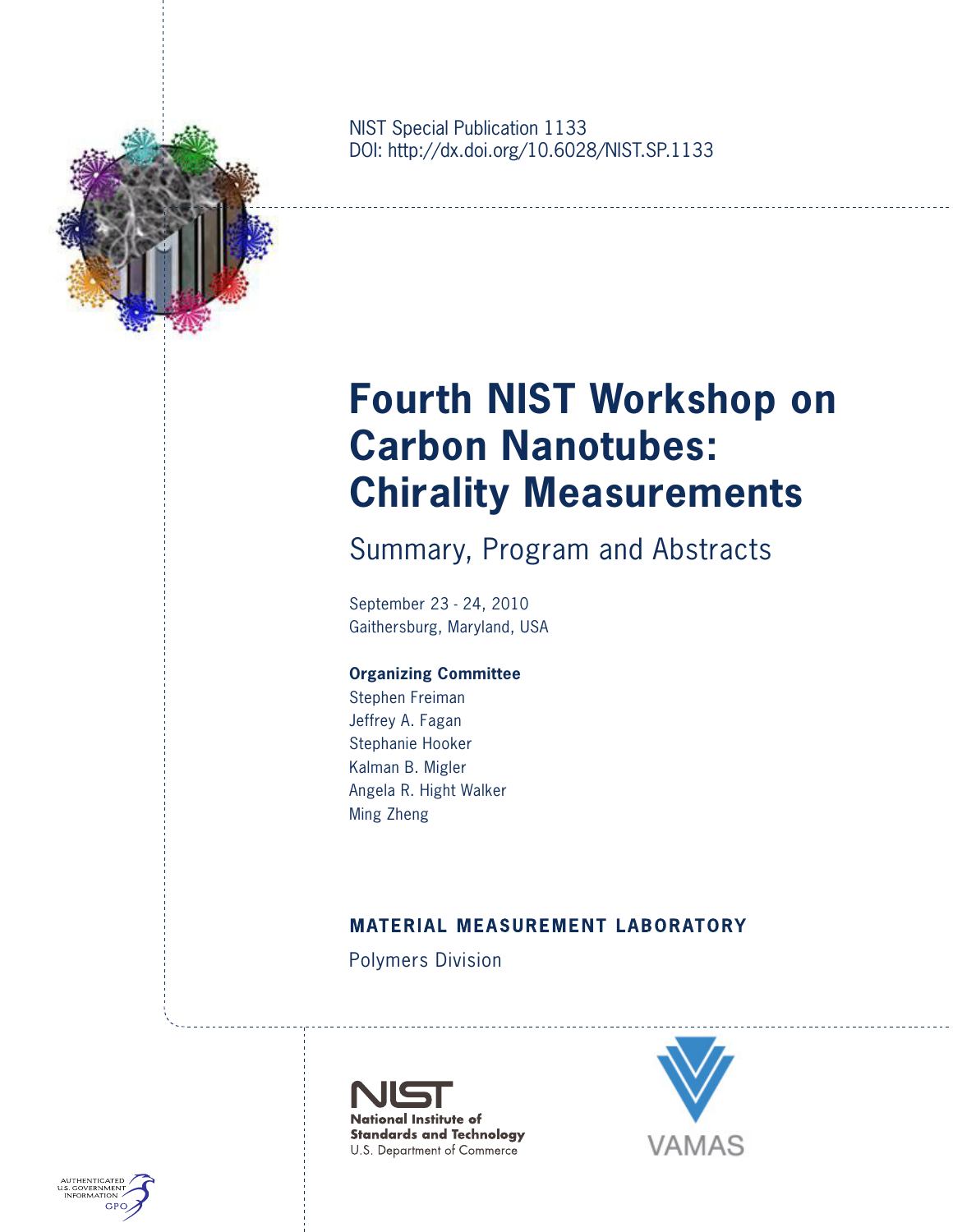# **NIST Special Publication 1133**

# **Fourth NIST Workshop on Carbon Nanotubes: Chirality Measurements**

**Summary, Program and Abstracts**

September 23-24, 2010

*Polymers Division Material Measurement Laboratory*

http://dx.doi.org/10.6028/NIST.SP.1133

January 2013



U.S. Department of Commerce *Rebecca M. Blank, Acting Secretary*

National Institute of Standards and Technology *Patrick D. Gallagher, Under Secretary for Standards and Technology and Director*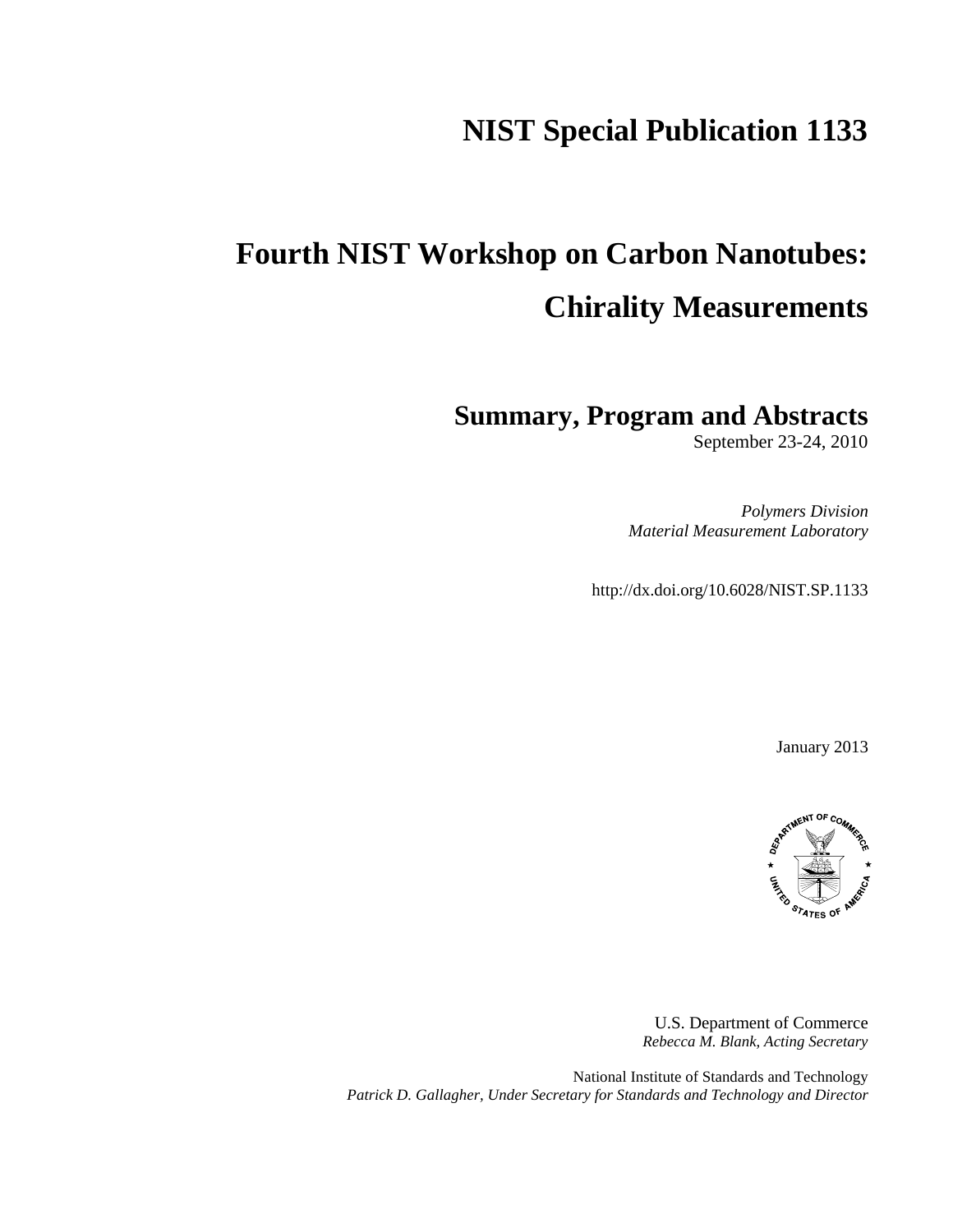Certain commercial entities, equipment, or materials may be identified in this document in order to describe an experimental procedure or concept adequately. Such identification is not intended to imply recommendation or endorsement by the National Institute of Standards and Technology, nor is it intended to imply that the entities, materials, or equipment are necessarily the best available for the purpose.

**National Institute of Standards and Technology Special Publication 1133 Natl. Inst. Stand. Technol. Spec. Publ. 1133, 28 pages (January 2013)**  CODEN: NSPUE2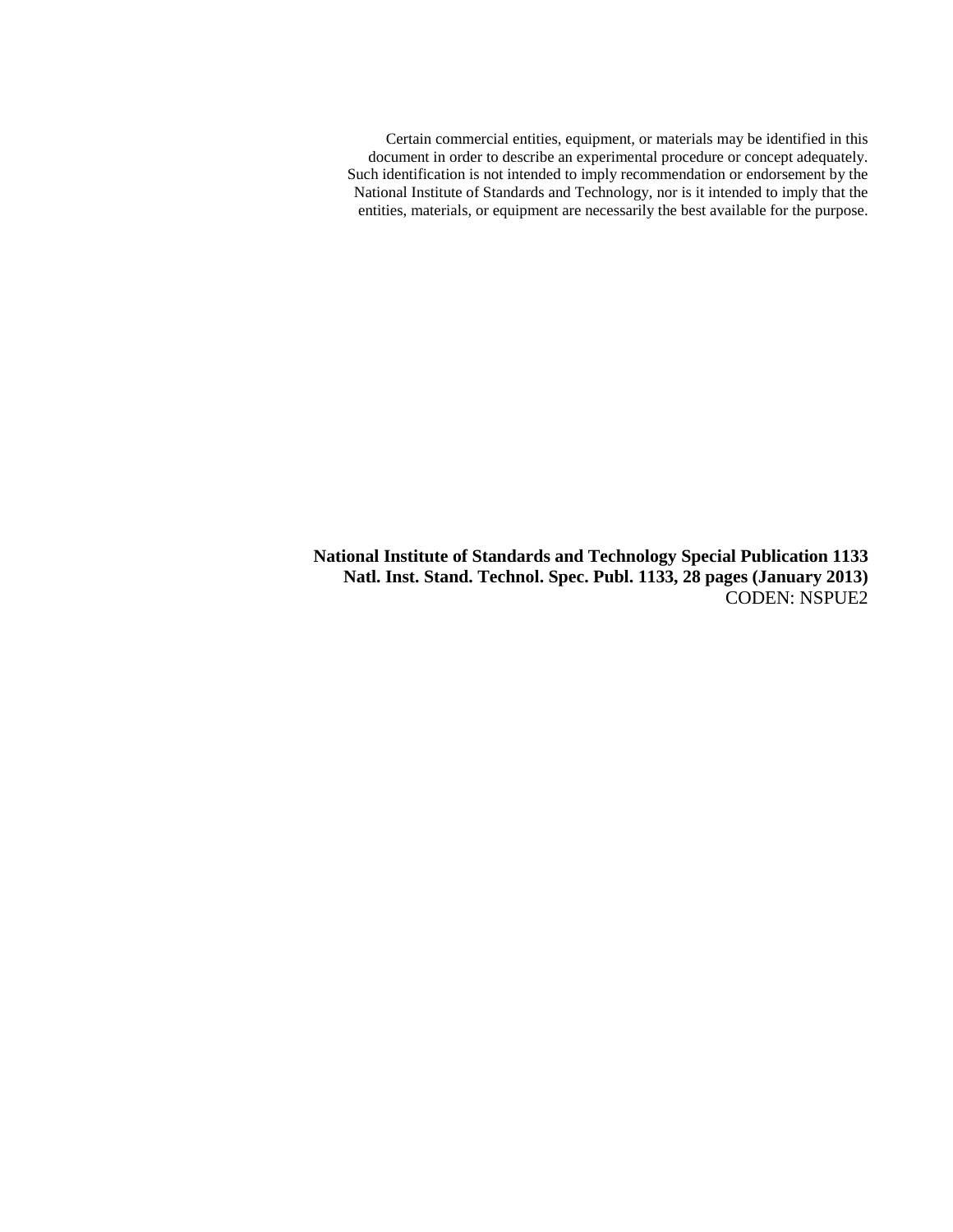## **Table of Contents**

| Summary                       |    |
|-------------------------------|----|
| Agenda                        | 3  |
| <b>Presentation Abstracts</b> |    |
| <b>Poster Abstracts</b>       | 16 |

## **Organizing Committee**

Stephen Freiman Jeffrey A. Fagan Stephanie Hooker Kalman B. Migler Angela R. Hight Walker Ming Zheng

Hosted by the National Institute of Standards and Technology



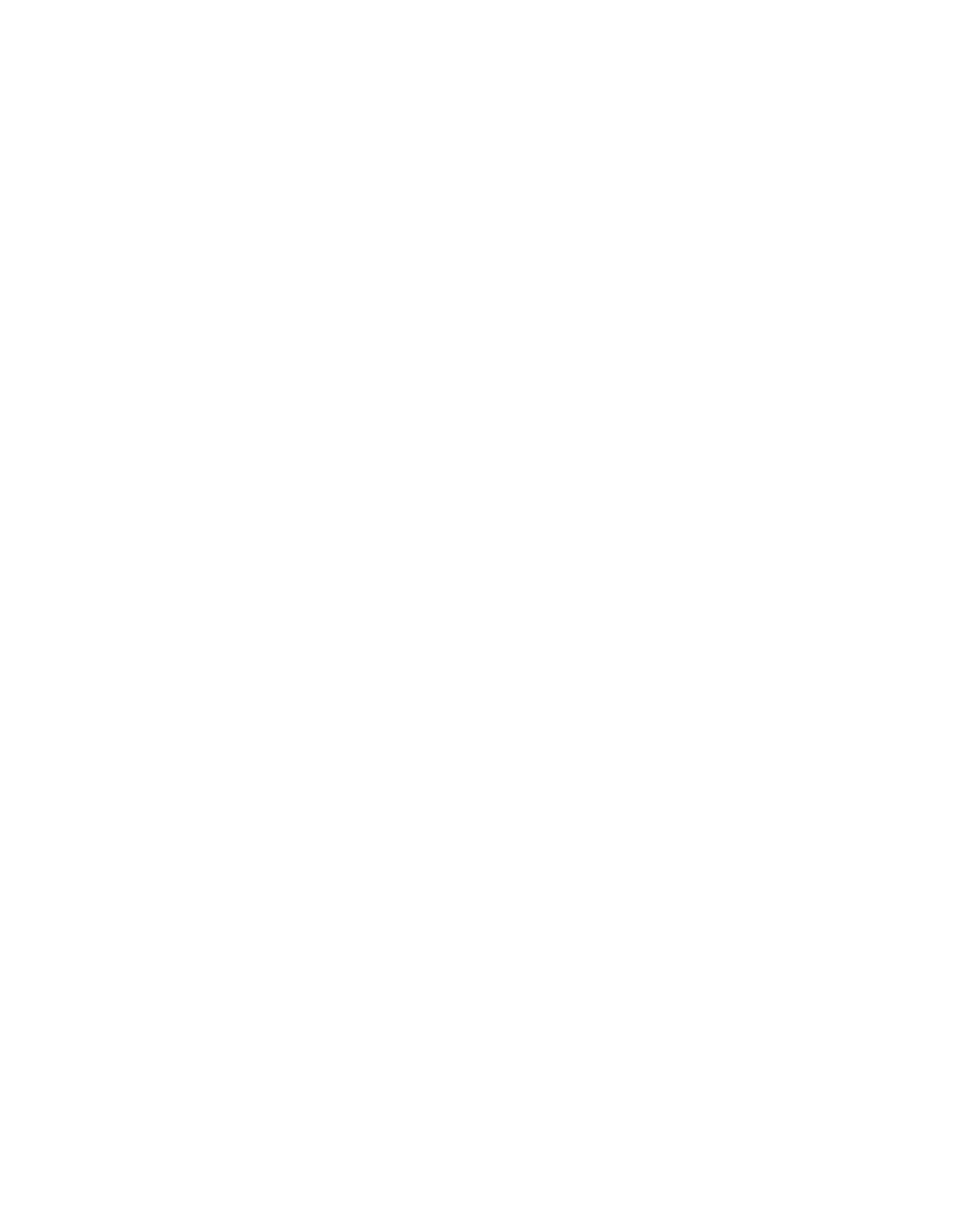## **Summary**

On September 23<sup>rd</sup> and 24<sup>th</sup>, 2010, the National Institute of Standards and Technology (NIST) hosted the fourth in a series of workshops addressing measurement needs for single wall carbon nanotubes (SWCNTs). Attendees representing an international community, including members of industry, academia, government laboratories, and regulatory agencies, participated in the workshop. The primary focus of this workshop was on SWCNT chirality population measurements and chirality-dependent properties.

The workshop consisted of three sessions. The first morning was devoted to presentations and discussion of an inter-laboratory study on various methods for determination of the chirality distribution of SWCNTs, which was conducted under the auspices of the Versailles Project on Advanced Measurements and Standards (VAMAS). Such measurements are critical for specifying the properties that can be expected from and the purity of nanotubes for commerce. These methods included tipenhanced Raman spectroscopy, fluorimetric analysis, Raman spectroscopy, and transmission electron microscopy (TEM). The material used in the inter-laboratory study was the *Long* fraction of a NIST reference material that will be publicly available for all purchasers to compare against (RM 8281, length-separated SWCNT populations). So far, 12 of the laboratories, representing seven countries, participating in this round robin have submitted results.

The early results of the inter-laboratory study show dramatically how different techniques and their level of difficulty affect the measured population distribution. The advantages and disadvantages of various techniques imply that continued caution is needed in interpreting population data. The results of the study will be published and used to enable techniques for the absolute determination of the SWCNT chiral vector distribution in a dispersed population.

The second session focused on techniques for chirality separation and selective synthesis. Most of these presentations dealt with advances in the methods for separating nanotube populations. Highlights were detailed discussion of three different techniques: density gradient ultracentrifugation (DGU), agarose gel column chromatography, and ion-exchange chromatography using sequence-selective DNA wrapping of the nanotubes. Specifically, Mark Hersam described advances in density gradient centrifugation that could be used to create samples of 98 % to 99 % pure SWCNT populations. He additionally discussed a number of new nanotube-based devices that could result from this separation technique. Hiromichi Kataura presented a multi-stage chirality separation via a gel-filtration method that enables sequential isolation of all the small-diameter semiconducting chiralities in a HiPco sample. Xiaomin Tu presented the technique of sequence-selective DNA-based chirality separation, and new work supporting the DNA structure – selectivity hypothesis. As presented by Nathan Yoder of Nanointegris corp., the cost of separated SWCNTs, and ultimately the cost of any application derived from these nanotubes, is critically dependent on the ability of the separation technologies to produce them in the needed chiralities and sizes in sufficiently large quantities.

Separately, R. Mohan Sankaran and Sivaram Arepalli both talked about methods for influencing the distribution of synthesized nanotubes. These included control of the catalyst size and synthesis conditions. Results presented showed that these variables can shift the synthesized population of nanotubes, and may lessen the need for post-production separation techniques.

The final session was devoted to applications that are enabled by chirality-separated SWCNT populations. These included field-effect transistors, thin-film solar devices (Jeffrey Blackburn and Michael Arnold), and nano-therapeutics and combined targeting / bioimaging agents (Hongjie Die and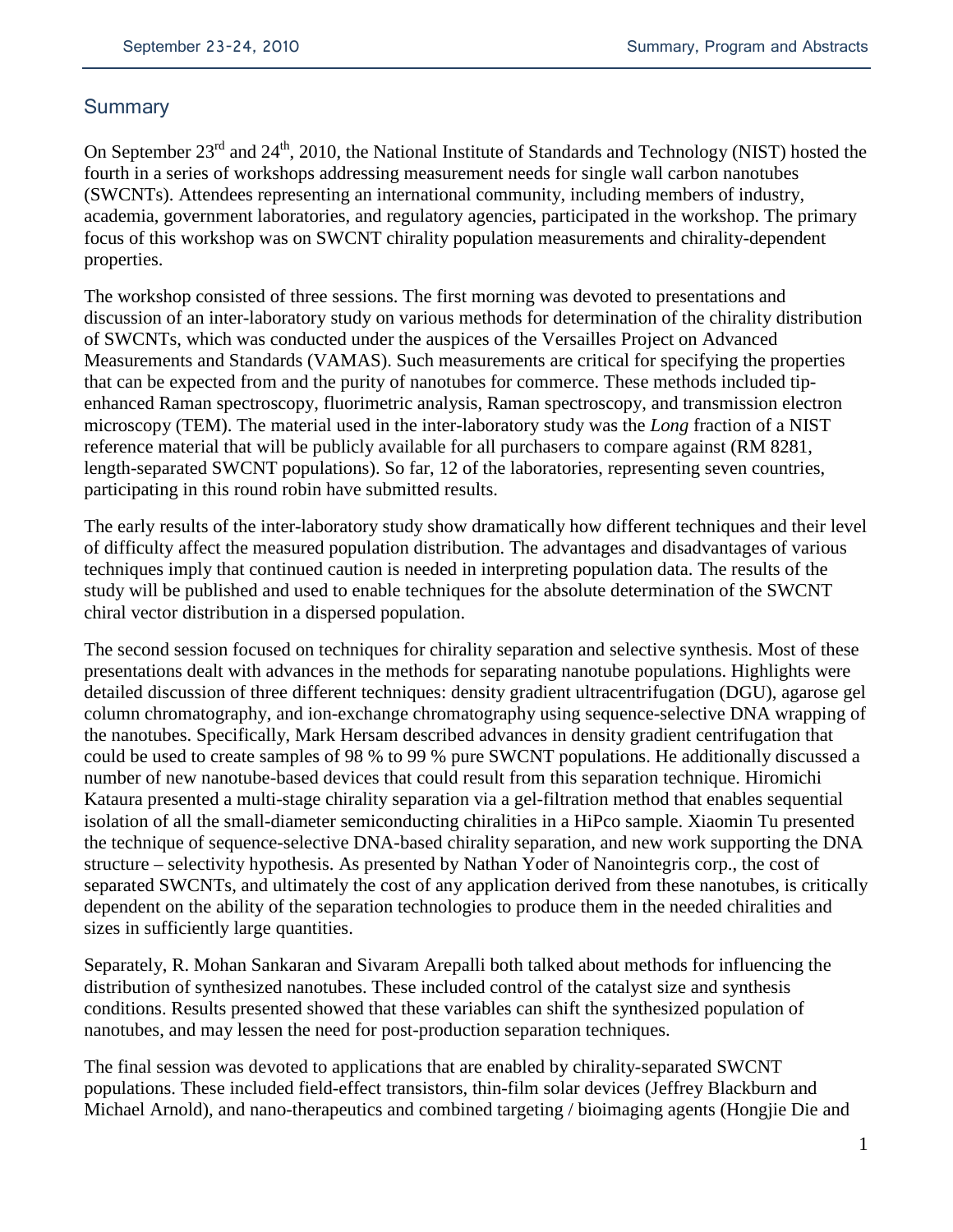Shawn Chen). It was also noted that the purification of single nanotube species is allowing the study of previously intractable photophysical measurements (Stephen Doorn).

The talks on the second day also acknowledged a reality brought up in the earlier session: Although there have been significant advances in separation technologies for large-scale production of different nanotube populations, significant efforts toward rapid quality control are still necessary to commercialize advanced applications. Similarly, there was discussion about the need for improved capabilities for specification of the chiral purity in samples for various electronic applications. There was a consensus that ability to specify the semiconducting purity to several decimal places is needed, with five 9's (99.999 %) or more being desirable. However, the difficulties that have been encountered in this specification are not just in the removal of intransigent impurity species, but also the missing ability to rapidly screen materials and identify contaminating species. A lack of tools was specifically identified for separation of chiralities with diameters larger than 1 nm.

## **Conclusions**

Although only a few short years have passed since the previous nanotube workshop at NIST, tremendous progress has been made in the separation and utilization of different SWCNT chiralities and populations. Despite the economic climate, industrial production and use of purified and controlled nanotube populations has emerged to bridge the gap between material science and applied products.

The participants in this workshop were uniformly enthusiastic about nanostructured carbon materials and share the opinion that chiral separation techniques and measurement procedures are important areas for continuing work. Although participants were excited about the progress in isolation of specific nanotube functionalities, the continuing obstacle to the development of many nanotube-based electronics and the highest technological applications is the limited availability of single-chirality SWCNTs in sufficient volumes.

The exciting progress of nanotube science and technologies in the last few years has not eliminated the need for advanced measurement science, but is pushing it in new directions for more advanced control and rapid screening, that will result in new capabilities and applications of nanotube materials.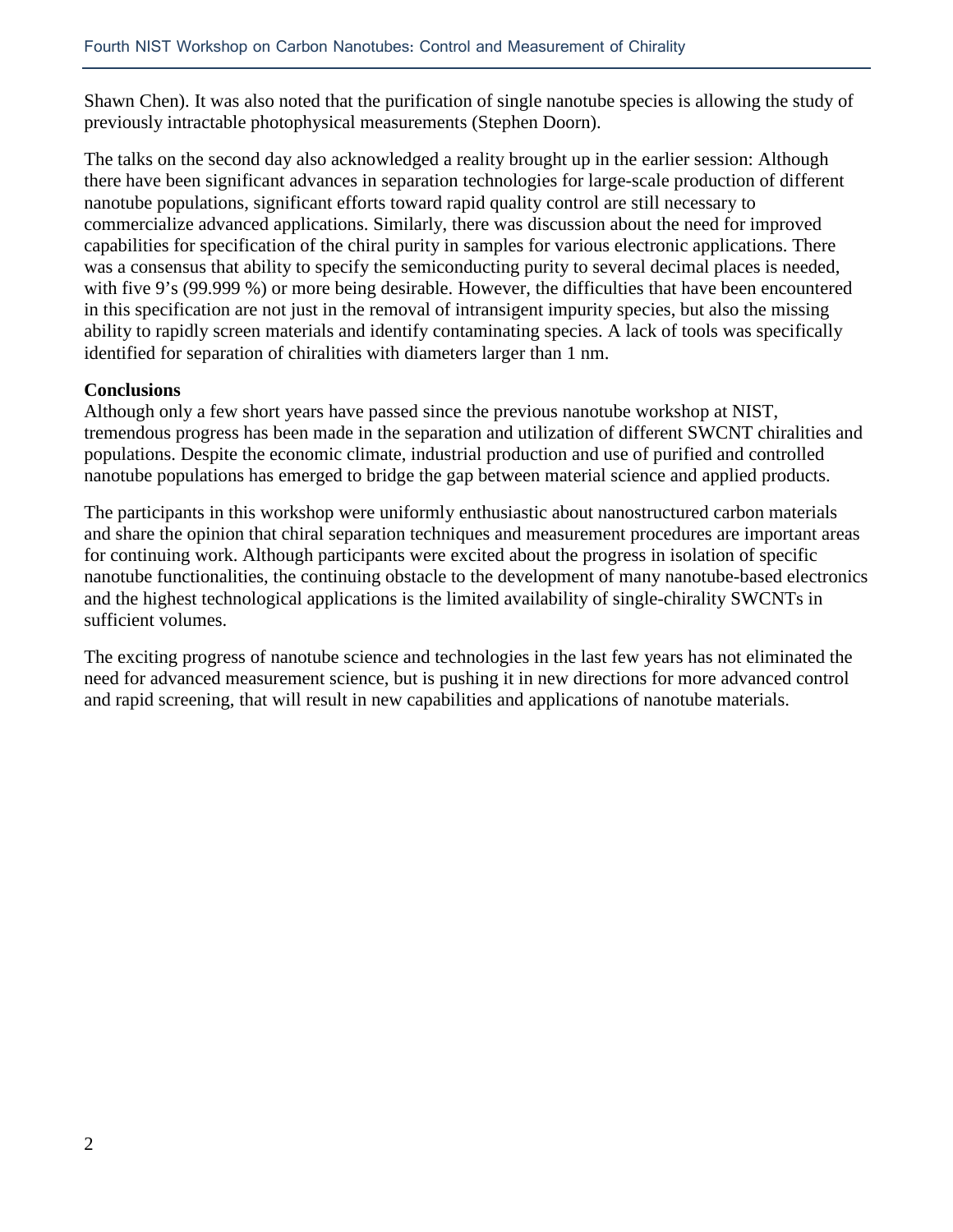# Agenda

# Thursday, September 23, 2010

| 8:15 am            | Transportation from Hilton to NIST                                                                                    |                                                                                                                                                       |  |
|--------------------|-----------------------------------------------------------------------------------------------------------------------|-------------------------------------------------------------------------------------------------------------------------------------------------------|--|
| 8:30               | <b>Registration and Coffee</b>                                                                                        |                                                                                                                                                       |  |
| 9:00               | Introduction:                                                                                                         | Kalman Migler                                                                                                                                         |  |
| 9:15               | <b>NIST Welcome:</b>                                                                                                  | Katharine Gebbie, Director, Physics Laboratory                                                                                                        |  |
| <b>Session 1:</b>  | <b>Session Chair, Jeffrey Fagan</b>                                                                                   | <b>Interlaboratory Comparison of Chirality Measurements</b>                                                                                           |  |
| 9:30               | Jeffrey Fagan, NIST<br>VAMAS TWA 34                                                                                   | An Overview and Goals for Improving Chiral Vector Distribution Determination through                                                                  |  |
| 9:55               | Deb Roy, (NPL, England)<br>Prospects and Challenges in Characterising SWCNTs Using Tip-Enhanced Raman<br>Spectroscopy |                                                                                                                                                       |  |
| 10:20              | <b>Break</b>                                                                                                          |                                                                                                                                                       |  |
| 10:45              | Bruce Weisman (Rice University)                                                                                       | Progress in Optical Spectroscopic Analysis of Single-walled Carbon Nanotubes                                                                          |  |
| 11:10              | Erlon Ferreira (INMETRO)                                                                                              | Resonance Raman RBM Intensity Analysis of the NIST sample RM 8281 Long Fraction                                                                       |  |
| 11:35              | Hua Jiang (Aalto University, Finland)                                                                                 | Electron Microscopy Measurement of the Chirality Distribution in a Single-Walled<br>Carbon Nanotube Sample for the VAMAS TWA-34 Project of NIST       |  |
| $12:00 \text{ pm}$ | Discussion of results and future directions                                                                           |                                                                                                                                                       |  |
| 12:30              | Lunch (NIST Cafeteria)                                                                                                |                                                                                                                                                       |  |
| <b>Session 2:</b>  | <b>Session Chair, Angela Hight-Walker</b>                                                                             | <b>Chirality Separation and Selective Synthesis</b>                                                                                                   |  |
| 1:30               | <b>Keynote Lecture</b>                                                                                                | Ado Jorio de Vasconcelos (Universidade Federal de Minas Gerais, Brazil)<br>The Application of Raman spectroscopy to the Metrology of Carbon Nanotubes |  |
| 2:10               | Mark Hersam (Northwestern Univ.)                                                                                      | Fundamentals and Applications of Monodisperse Carbon-Based Nanomaterials                                                                              |  |
| 2:35               | Hiromichi Kataura (AIST, Japan)                                                                                       | Chirality Separation by Gel-Filtration Method                                                                                                         |  |
| 3:00               | <b>Break</b>                                                                                                          |                                                                                                                                                       |  |
| 3:25               | Grown SWCNTs                                                                                                          | R. Mohan Sankaran (Case Western Reserve Univ.)<br>The Role of Composition-Dependent Catalyst Structure on Chirality Distributions of As-              |  |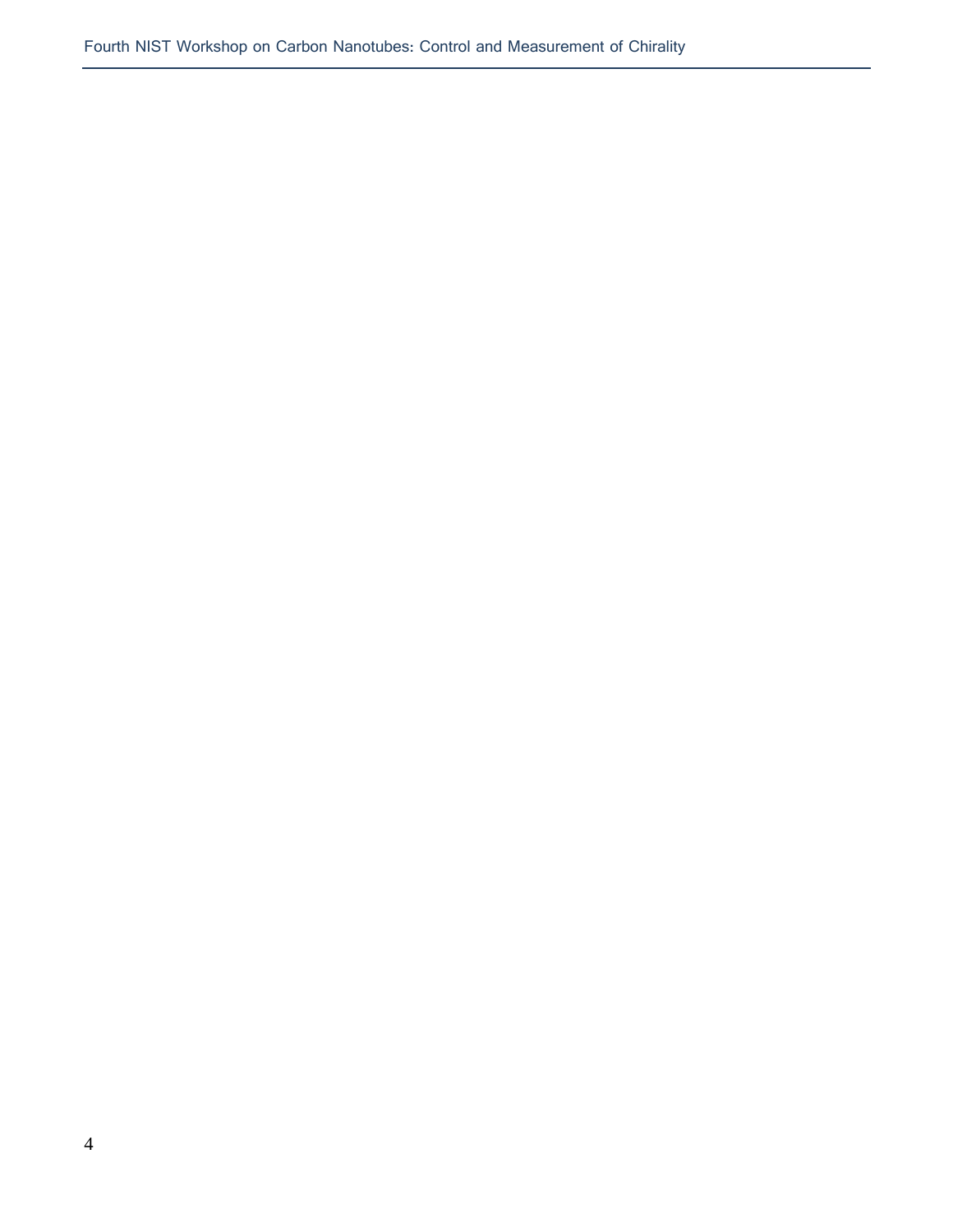| 3:50 | Nathan Yoder (Nanointegris)<br>Large-Scale Production of Monodisperse Carbon Nanomaterials at NanoIntegris |
|------|------------------------------------------------------------------------------------------------------------|
| 4:15 | Helen Tu (NIST)<br>Understanding the DNA-Based Carbon Nanotube Chirality Separation                        |
| 4:40 | Discussion                                                                                                 |
| 5:00 | Poster Session + Reception in Hall of Flags, NIST                                                          |
| 6:30 | <b>Transportation to Hilton</b>                                                                            |

# **Friday, September 24, 2010**

- 8:15 am Transportation to NIST
- 8:30 Coffee

| <b>Session 3:</b>  | <b>Measurements and Applications of Chirality Separated SWCNTs</b>                                                                                                               |  |  |
|--------------------|----------------------------------------------------------------------------------------------------------------------------------------------------------------------------------|--|--|
|                    | <b>Session Chair, Ming Zheng</b>                                                                                                                                                 |  |  |
| 9:00               | Hongjie Dai (Stanford Univ.)<br>Carbon Nanotubes for Nanoelectronics and Nanobiotechnolgy                                                                                        |  |  |
| 9:25               | Jeffrey Blackburn (NREL)<br>Performance of Type-separated Single-wall Carbon Nanotubes in Energy Conversion<br><b>Schemes: Charge Transfer and Transport</b>                     |  |  |
| 9:50               | Stephen Doorn (LANL)<br>Resonance Raman Studies of Chirality-Enriched Single-Walled Carbon Nanotubes                                                                             |  |  |
| 10:15              | <b>Break</b>                                                                                                                                                                     |  |  |
| 10:40              | Shawn Chen (NIH/NIBIB)<br>Single-Walled Carbon Nanotubes for Cancer Imaging and Therapy                                                                                          |  |  |
| 11:05              | Michael Arnold (Univ. of Wisconsin)<br>Exploiting Chirality-Controlled Carbon Nanotubes to Directly Harvest Light and Energy<br>via a Photovoltaic Effect on a Macroscopic Scale |  |  |
| 11:30              | Sivaram Arepalli (Sungkyunkwan University, Korea)<br>Growth and Separation of Chirality Controlled SWCNTs                                                                        |  |  |
| $12:00 \text{ pm}$ | Working Lunch in AML (Future plans, output, next workshop, etc.)                                                                                                                 |  |  |
| 1:00               | Adjourn                                                                                                                                                                          |  |  |
|                    | NIST Laboratory Tours: Please signup if interested                                                                                                                               |  |  |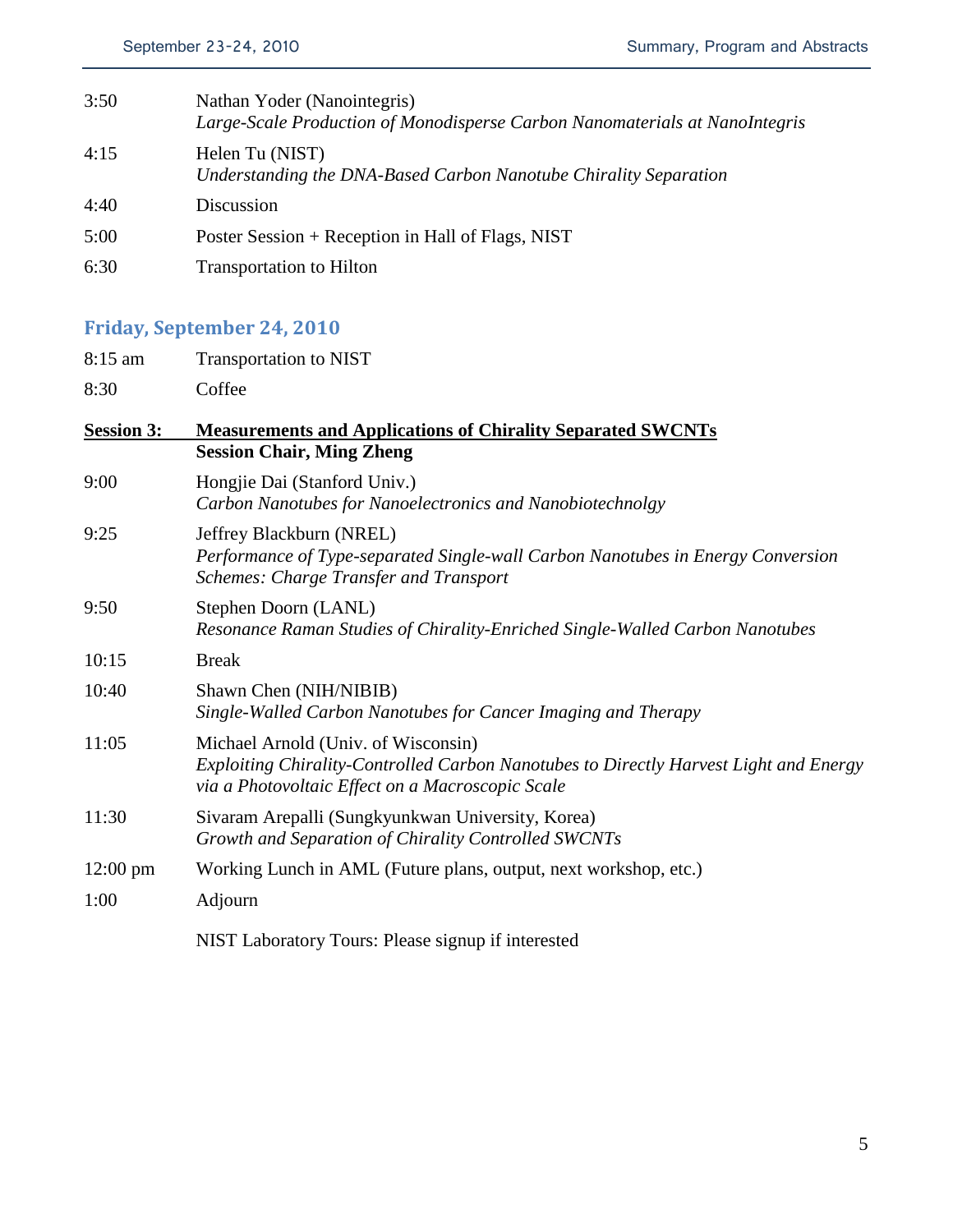## Presentation Abstracts

## **AN OVERVIEW AND GOALS FOR IMPROVING CHIRAL VECTOR DISTRIBUTION DETERMINATION THROUGH VAMAS TWA 34**

Jeffrey A. Fagan



The ability to rapidly and easily determine the chiral vector distribution within a nanotube population is a key measurement need for carbon nanotube processing and applications. Under the auspices of technical working area (TWA) 34, Nanoparticle Populations, of the Versailles Project on Advanced

Materials and Standards (VAMAS) a round robin measurement of the chirality distribution of a single, purified, single-wall carbon nanotube (SWCNT) source material is being conducted. The goal of this round robin is to provide a basis for comparison between different measurement methodologies, measurement types and laboratories implementations, of the chirality specification for a given sample. Preliminary results from multiple orthogonal techniques for measuring the chiral vector distribution will be discussed in this session. An overview of the goals for discussion of these results, and the incorporation of the data to standards activities will be presented.

## **PROSPECTS AND CHALLENGES IN CHARACTERISING SWCNTS USING TIP-ENHANCED RAMAN SPECTROSCOPY**

Deb Roy

## *National Physical Laboratory, Hampton Road, Teddington TW11 0LW, UK debdulal.roy@npl.co.uk*

Tip-enhanced Raman spectroscopy (TERS) is a novel technique having the high spatial resolution of an atomic force microscopy (AFM) and chemical specificity of Raman spectroscopy to achieve high resolution chemical and structural information (Roy, Wang and Welland 2006). Enhancement factor and spatial resolution are two of the most important metrological parameters that define the quality of a TERS measurement (Roy, Wang and Williams 2009). The technique has been used to image single SWCNTs as well as characterise their structures. First part of the talk will briefly describe the technique, its application on studying isolated SWCNTs, perceived metrology challenges to obtained reproducible measurements. The second part will address the steps towards chiral characterisation of isolated tubes by combining AFM and Raman spectroscopic investigations. Measurements obtained on the VAMAS sample from NIST will also be presented.

#### **References:**

Roy, D., J. Wang and M. Welland (2006). "Nanoscale Imaging of Carbon Nanotubes using Tip Enhanced Raman Spectroscopy in Reflection Mode." Faraday Discussions 132: 215-225. Roy, D., J. Wang and C. Williams (2009). "Novel methodology for estimating the enhancement factor for tipenhanced Raman spectroscopy." Journal of Applied Physics 105(1).

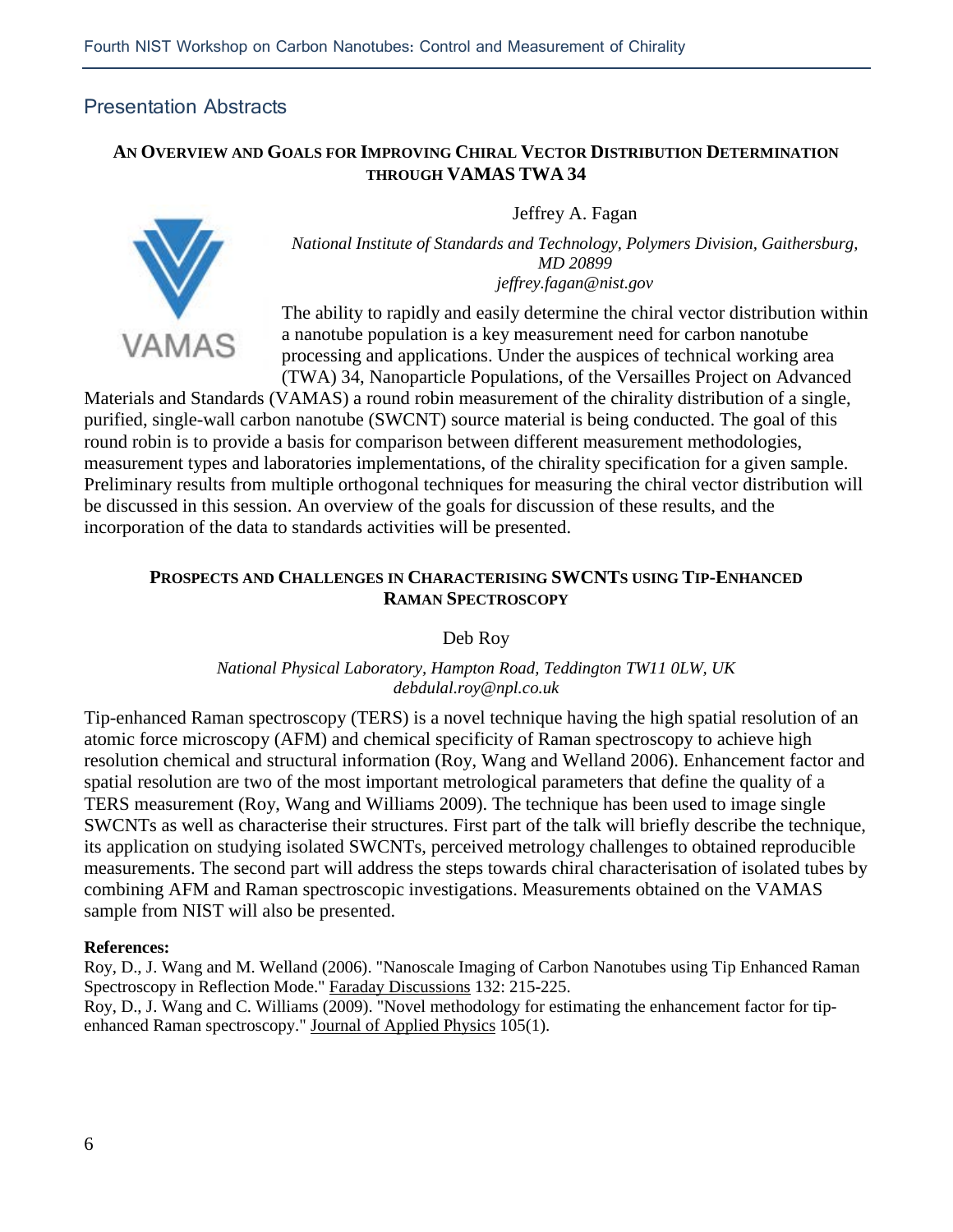## **PROGRESS IN OPTICAL SPECTROSCOPIC ANALYSIS OF SINGLE-WALLED CARBON NANOTUBES**

#### R. Bruce Weisman

#### *Rice University, Houston, Texas USA*

Recent progress will be discussed in the development of optical spectroscopies to analyze bulk samples of single-walled carbon nanotubes (SWCNTs). Since the 2002 discovery and spectral assignment of near-infrared (NIR) fluorescence from semiconducting SWCNTs, optical absorption and emission methods have emerged as powerful tools for detailed nanotube structural analysis. Although these methods provide secure qualitative (*n*,*m*) identification, the quantitative determination of (*n*,*m*) distributions requires knowledge of structure-dependent absorptivities and/or emissive quantum yields. Calibrated photometric measurements on selected individual nanotubes have now provided absolute intrinsic values of fluorescence action cross sections for 31 different semiconducting (*n*,*m*) species. Structural patterns in these values have been deduced and used to extrapolate fluorescence action cross sections for additional species. This set of empirically-based sensitivity factors now allows quantitative fluorimetric determination of semiconducting (*n*,*m*) distributions in bulk SWCNT samples.

Advances have also been made in specialized optical instrumentation for efficient SWCNT analysis. Highly sensitive multi-mode spectrometers are now available with four discrete laser wavelengths for exciting NIR fluorescence, absorption capability in the visible and NIR regions, and single-wavelength Raman spectrometry. Updated data analysis software deduces (*n*,*m*) distributions (using the new sensitivity factors) and automatically compares spectrally integrated fluorescence emission to sample absorbance at the excitation wavelength to give a relative measure of fluorescence efficiency. This efficiency parameter provides insights into sample dispersion and condition. By mounting the sample holder on a computer-controlled vertical translation stage, the multi-mode spectrometer can perform *in situ* spectral mapping of undisturbed sample tubes used for density gradient ultracentrifugation (DGU) of SWCNT samples.

Our spectral mapping method has allowed the development of DGU with nonlinear gradients that are tailored for improved (*n*,*m*) sorting. HiPco samples have been processed to give fractions enriched in ten different (*n*,*m*) species and also for separation of seven pairs of SWCNT enantiomers. The availability of such sorted and purified SWCNT samples is a key step in enabling more detailed spectroscopic and photophysical studies. One new application is an investigation of the broad backgrounds seen in SWCNT absorption spectra. Using a combination of sorted and unsorted samples, we identify and in some cases quantify background contributions from amorphous carbon, chemical functionalization, spectral congestion, aggregation, sonication-induced damage, and metallic species. These findings should enhance the value of optical spectroscopic analysis of SWCNT samples.

#### **RESONANCE RAMAN RBM INTENSITY ANALYSIS OF THE NIST SAMPLE RM 8281 LONG FRACTION**

#### Erlon Ferreira

#### *Brazilian National Institute of Metrology*

Here we present a methodology and the results of an intensity analysis of the Resonance Raman radial breathing mode (RBM) signal of the single wall carbon nanotube sample in order to determine its diameter and chirality distribution. The method consists of correcting the obtained RBM signal by the Resonance Raman cross-section, as calibrated by the "super-growth" water assisted chemical vapor deposition (CVD) sample.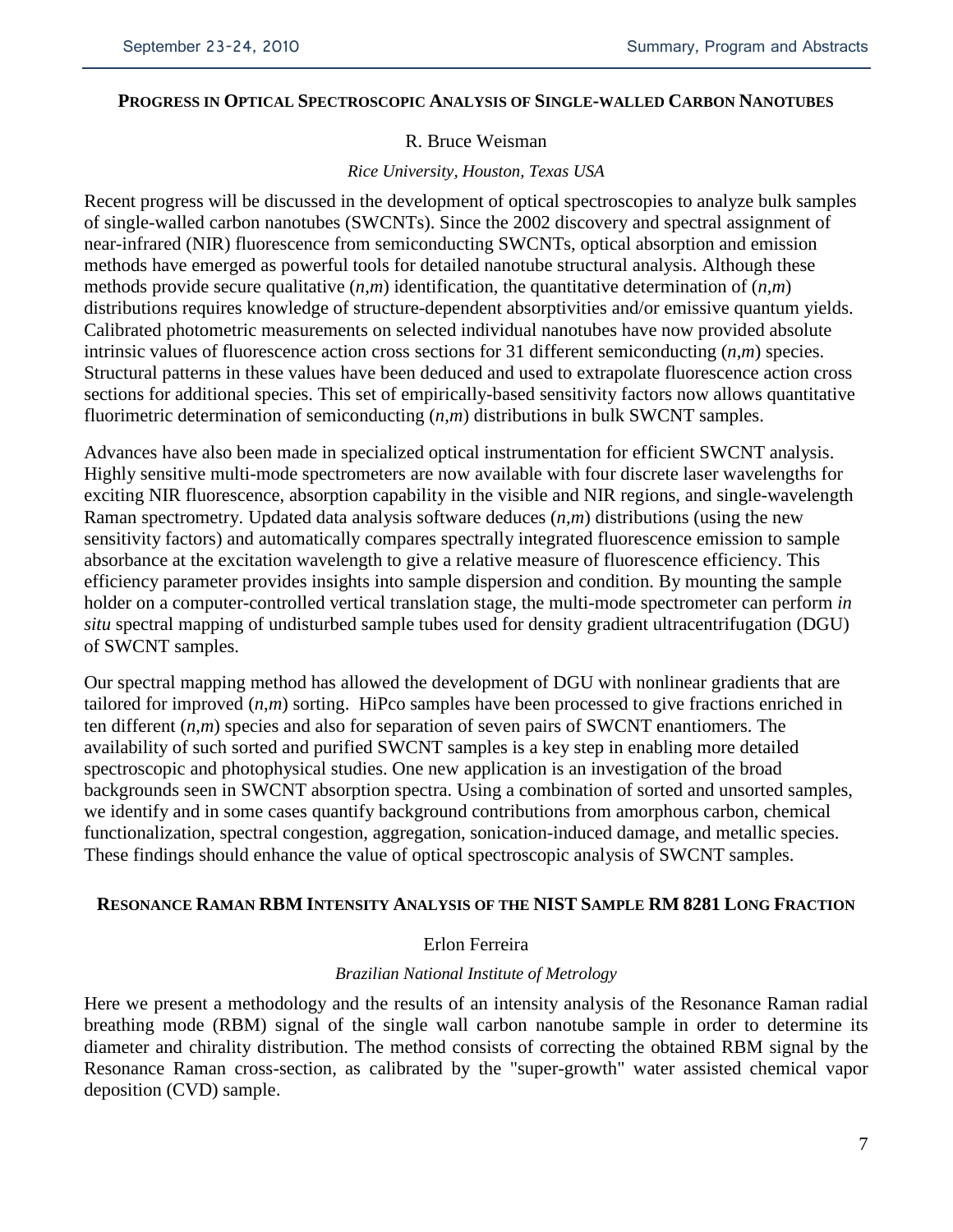## **ELECTRON MICROSCOPY MEASUREMENT OF THE CHIRALITY DISTRIBUTION IN A SINGLE-WALLED CARBON NANOTUBE SAMPLE FOR THE VAMAS TWA-34 PROJECT OF NIST**

## Hua Jiang

## *Department of Applied Physics, Aalto University, Aalto Finland*

Presented in this contribution are results of single-walled carbon nanotube (SWCNT) chirality distribution determination from a round robin sample for the Versailles Project on Advanced Materials and Standards Technical Working Area 34 (VAMAS TWA 34), which is initiated to provide correlation between the absolute distribution of chiralities present in the sample and the more easily measured properties of the sample.

The measurements were carried out by using electron diffraction and high-resolution imaging techniques in an aberration-corrected transmission electron microscope (TEM). The length sorted SWCNT sample was received in an aqueous 10 g/L sodium deoxycholate solution. For TEM observation, a drop of the original SWCNT solution was casted onto a standard TEM grid and dried naturally. Then, the grid is washed carefully using acetone, SWCNTTGF, ethanol, and D.I. water to wash the surfactant away from the surface of the nanotubes.

A large number of electron diffraction patterns (EDPs) and high-resolution TEM images were taken from the sample. From the EDP of an individual SWCNT, the absolute determination of the chiral vector of the nanotube can be obtained. From the EDP of a bundle of SWCNTs, chiral angle distribution in the bundle can be analyzed. For those SWCNTs which are too short, or not isolated enough for decent electron diffraction analysis, aberration-corrected high-resolution TEM imaging technique is applied to accurately measure the diameter distribution in the SWCNT population. At last, a combined statistic result is provided which represents a corner of the round-robin measurements for chirality distribution determination.

## **THE APPLICATION OF RAMAN SPECTROSCOPY TO THE METROLOGY OF CARBON NANOTUBES**

## Ado Jorio

## *Universidade Federal de Minas Gerais*

This talk reviews 10 years of research on the Raman spectroscopy of carbon nanotubes, with focus on the metrological aspects. The (n,m) assignment, including population analysis will be addressed, with attention to sample comparison and environmental effects. The role of standards is discussed as means to reach deep theoretical understanding of the environmental and (n,m) dependence of the optical properties in general, which can also be applied to photoluminescence and optical absorption characterization. If possible I will discuss also how graphene is helping us to understand the defectinduced Raman features in sp2 nanocarbons.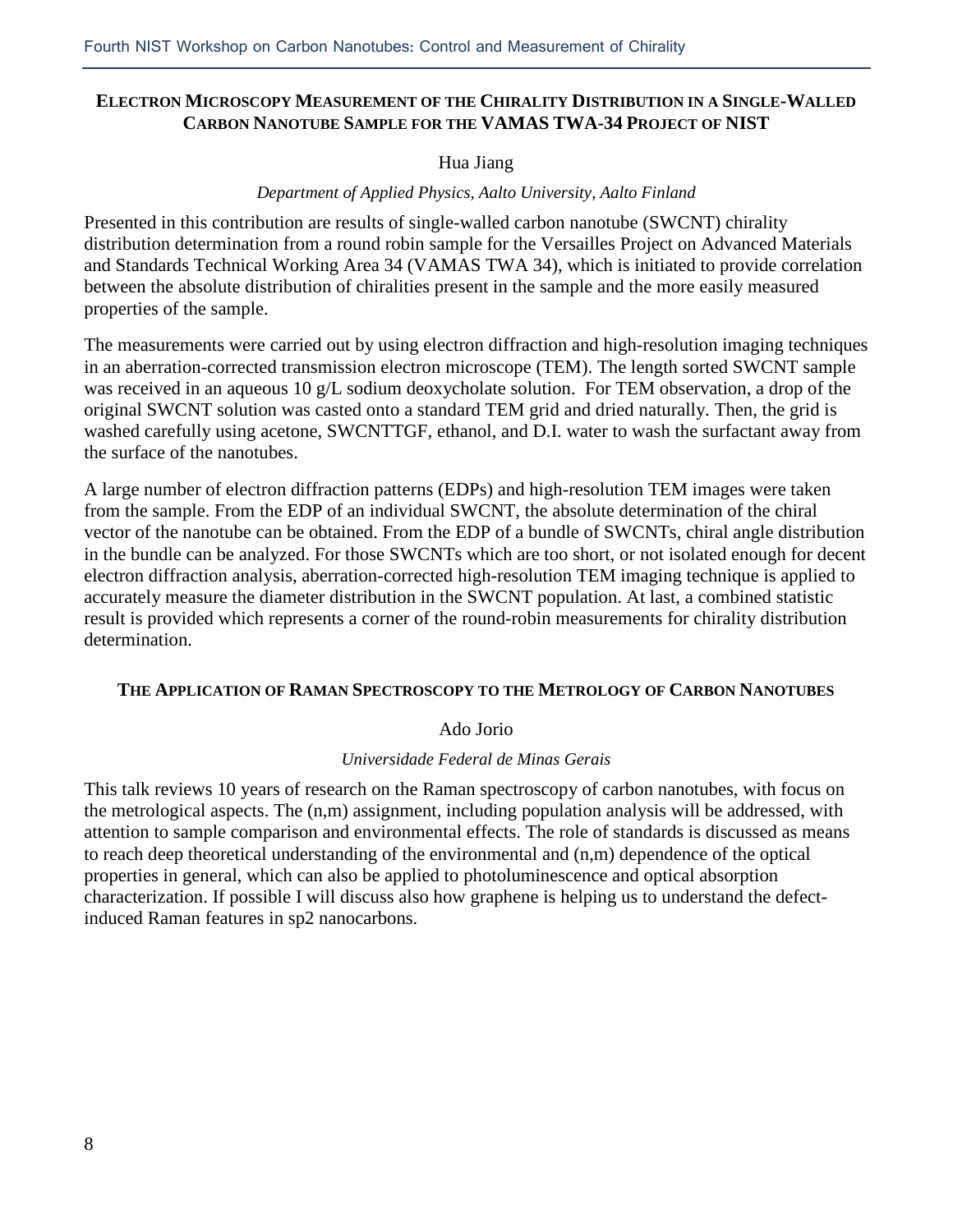#### **FUNDAMENTALS AND APPLICATIONS OF MONODISPERSE CARBON-BASED NANOMATERIALS**

## Mark C. Hersam

#### *Northwestern University*

#### *<http://www.hersam-group.northwestern.edu/>*

Carbon-based nanomaterials have attracted significant attention due to their potential to enable and/or improve applications such as transistors, transparent conductors, solar cells, batteries, water purification systems, infrastructure materials, drug delivery, and biosensors [1,2]. This talk will delineate chemical strategies for tuning and enhancing the properties of these promising nanomaterials. For example, we have developed [3,4] and commercialized [5] a scalable technique for sorting single-walled carbon nanotubes (SWCNTs) by their physical and electronic structure using density gradient ultracentrifugation (DGU). The resulting monodisperse SWCNTs possess unprecedented uniformity in their electronic and optical properties, which enables the fabrication of high performance thin film fieldeffect transistors [6-8], optoelectronic devices [6,9], and transparent conductors [10]. The DGU technique also enables multi-walled carbon nanotubes to be sorted by the number of walls [11], and solution phase graphene to be sorted by thickness [12,13], thus expanding the suite of monodisperse carbon-based nanomaterials. By recently extending our DGU efforts to SWCNTs and graphene dispersed in biocompatible polymers (e.g., DNA, poloxamers, etc.), new opportunities have emerged in biomedical applications [14,15]. Ultimately, the ability to control structure and surface chemistry with sub-nanometer precision enables optimized properties for a diverse range of technologies that employ carbon-based nanomaterials.

- [1] M. C. Hersam, *Nature Nanotechnology*, **3**, 387 (2008).
- [2] J. Liu and M. C. Hersam, *MRS Bulletin*, **35**, 315 (2010).
- [3] M. S. Arnold, et al., *Nature Nanotechnology*, **1**, 60 (2006).
- [4] A. A. Green, et al., *Nano Research*, **2**, 69 (2009).
- <http://www.nanointegris.com/>
- [6] M. Engel, et al., *ACS Nano*, **2**, 2445 (2008).
- [7] L. Nougaret, et al., *Applied Physics Letters*, **94**, 243505 (2009).
- [8] M. Ha, et al., *ACS Nano*, **4**, 4388 (2010).
- [9] S. Essig, et al., *Nano Letters*, **10**, 1589 (2010).
- [10] A. A. Green and M. C. Hersam, *Nano Letters*, **8**, 1417 (2008).
- [11] A. A. Green and M. C. Hersam, *Nature Nanotechnology*, **4**, 64 (2009).
- [12] A. A. Green and M. C. Hersam, *Nano Letters*, **9**, 4031 (2009).
- [13] A. A. Green and M. C. Hersam, *Journal of Physical Chemistry Letters*, **1**, 544 (2010).
- [14] G. M. Mutlu, et al., *Nano Letters*, **10**, 1664 (2010).
- [15] A. L. Antaris, et al., *ACS Nano*, **4**, 4725 (2010).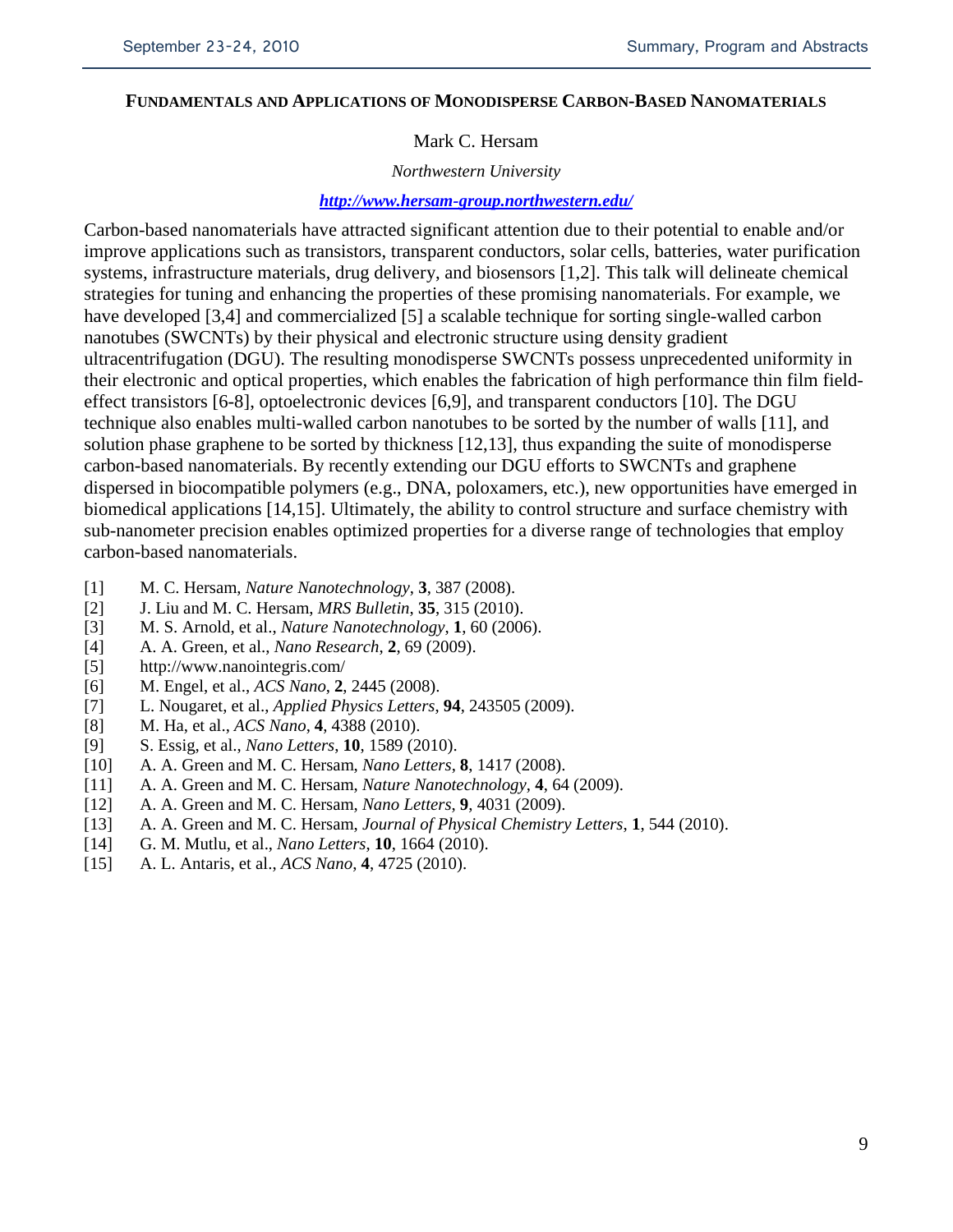## **SEPARATION OF SINGLE-WALL CARBON NANOTUBES BY GEL CHROMATOGRAPHY**

H. Kataura,<sup>1,2</sup> H. Liu,<sup>1,2</sup> D. Nishide,<sup>1,2</sup> S. Fujii,<sup>1,2</sup> Y. Feng,<sup>1,2</sup> Y. Urabe,<sup>1,2</sup> and T. Tanaka<sup>1</sup>

*1 Nanosystem Research Institute, AIST, Tsukuba 305-8562, Japan*

*2 JST, CREST, Japan [h-kataura@aist.go.jp](mailto:h-kataura@aist.go.jp)*

For the electronic device applications of single-wall carbon nanotubes (SWCNTs), mixed production of metal and semiconductor phases was one of the most serious problems because they show completely different transport properties. It is known that density gradient ultracentrifugation (DGU) technique can separate metallic and semiconducting SWCNTs with high purity [1]. However, the separation process is so complicated and the scale up is difficult because of the limited rotor capacity. For the industrial application, more effective separation method was desired. Recently, we found a specific interaction between semiconducting SWCNT and agarose, and developed new separation methods using agarose gel [2-4]. These methods realized high purity separation with low cost, high speed, and high efficiency. In the latest separation method, we used only agarose gel beads and two surfactants, sodium dodecyl sulfate (SDS) for metallic SWCNTs and sodium deoxycholate (DOC) for semiconducting SWCNTs. Figure 1 shows the schematic pictures of the separation. The separation procedure is very simple and can be repeated for many times. In this presentation, we will show the recent progress of our separation methods.

- [1] M. S. Arnold et al, Nat. Nanotechnol. 1 (2006) 60.
- [2] T. Tanaka et al., Appl. Phys. Express 1 (2008) 114001.
- [3] T. Tanaka et al., Nano Lett. 9 (2009) 1497.
- [4] T. Tanaka et al., Appl. Phys. Express 2 (2009) 125002.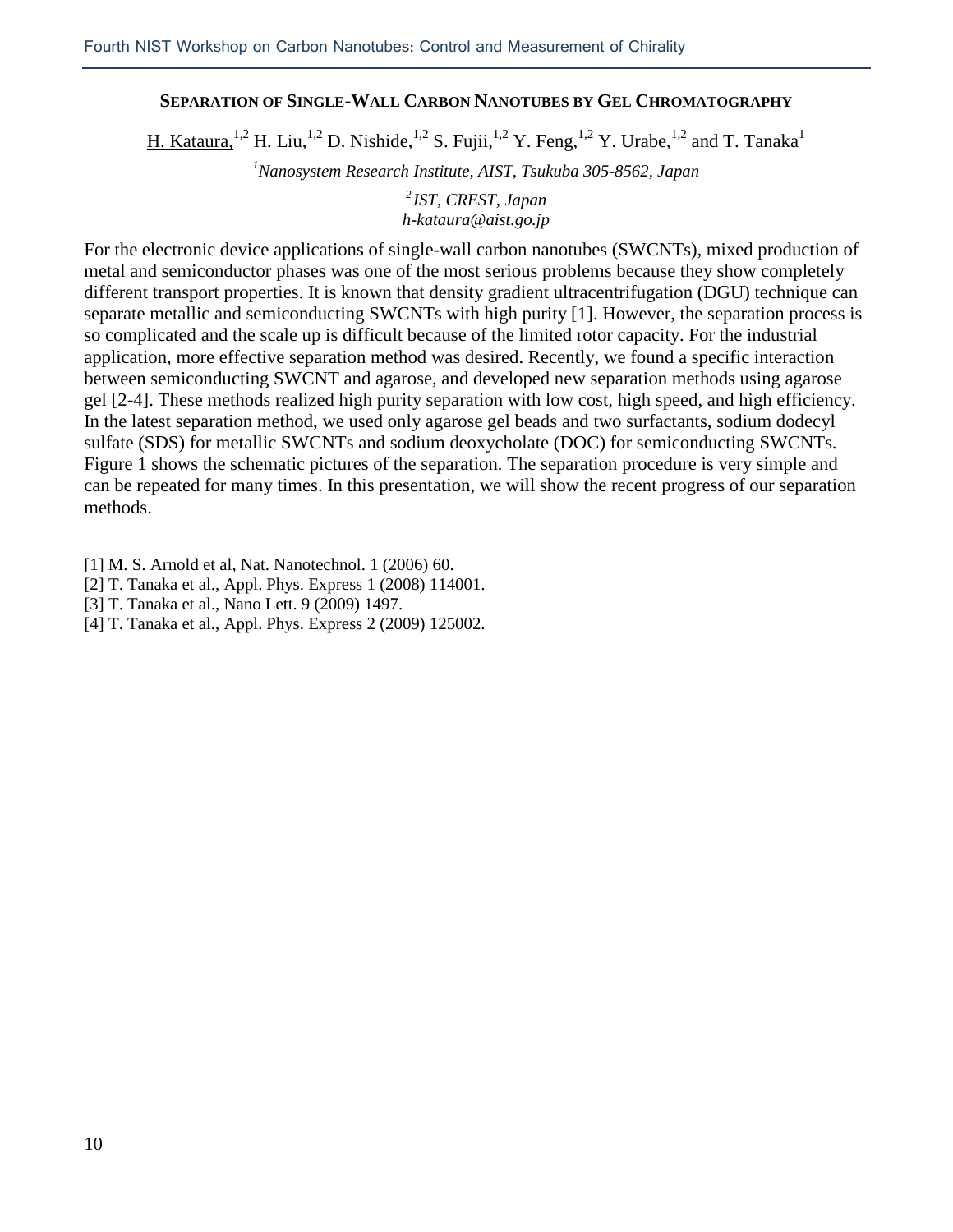#### **LARGE-SCALE PRODUCTION OF MONODISPERSE CARBON NANOMATERIALS AT NANOINTEGRIS**

Dr. Nathan Yoder

*NanoIntegris Inc, 8025 Lamon Ave, Suite 043, Skokie, IL 60077, [nyoder@nanointegris.com](mailto:nyoder@nanointegris.com) ([www.nanointegris.com](http://www.nanointegris.com/))*



Large-scale production of high purity carbon-based nanomaterials has the potential to enable or improve many applications, and to open new directions of academic research [1]. Recently, the Hersam Group

developed a scalable and flexible technique for sorting single walled carbon nanotubes by their physical and electronic structure using density gradient ultracentrifugation [2]. NanoIntegris was founded in January 2007 to commercialize this breakthrough technology and make these materials available in large quantities to academic and industrial researchers. During the past 3 years, NanoIntegris has dramatically scaled up production capacity and lowered costs to meet broad and growing global demand for high performance nanomaterials. Today, NanoIntegris supplies materials to over 100 organizations around the world ranging from world-class universities to Fortune 100 companies. Highlights of recent academic journal articles using DGU material will be presented, along with recent progress in the scaleup and commercialization of other nanomaterials at NanoIntegris.

[1] M.C. Hersam, *Nature Nanotechnology*, **3**, 387 (2008).

[2] M.S. Arnold, et al., *Nature Nanotechnology*, **1**, 60 (2006).

#### **UNDERSTANDING THE DNA-BASED CARBON NANOTUBE CHIRALITY SEPARATION**

Xiaomin Tu

*Polymers Division, National Institute of Standards and Technology, Gaithersburg, MD 20899-0854 [xiaomin.tu@nist.gov](mailto:xiaomin.tu@nist.gov)*

We have demonstrated in the past that specific DNA can be for the purification of all 12 major semiconducting single-chirality species from a synthetic mixture. We have been investigating the separation mechanism using both experimental and computational approaches. Fluorescence spectroscopy was found to be a sensitive tool to probe the DNA structure on the nanotube, which revealed strong DNA length-dependency of the fluorescence intensity for the recognition sequence motif. Molecular dynamics study suggested DNA wrapping structure involving a novel secondary DNA structure motif. Based on such model, we could predict other sequence motif that may support singlechirality tube enrichment.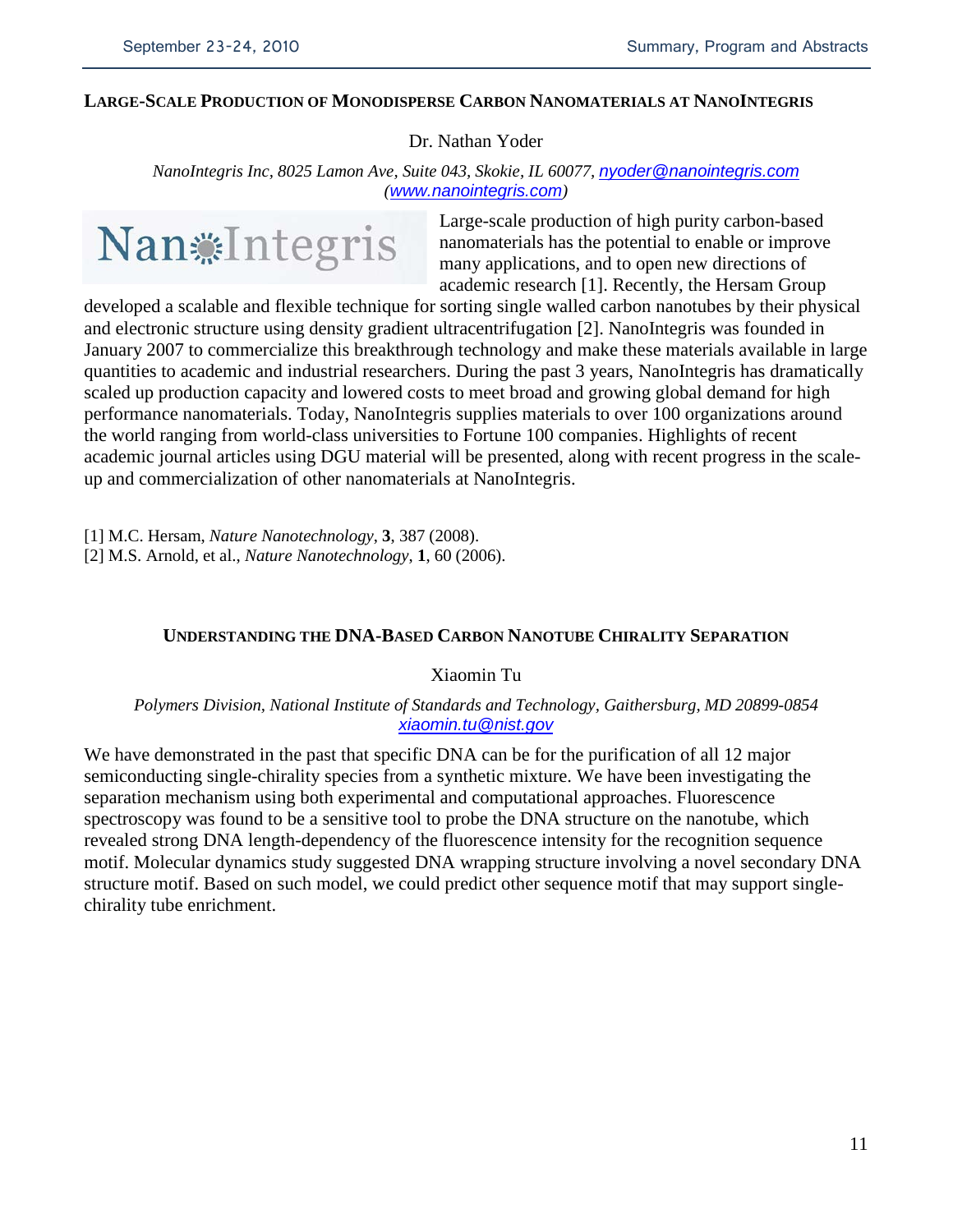## **THE ROLE OF COMPOSITION-DEPENDENT CATALYST STRUCTURE ON CHIRALITY DISTRIBUTIONS OF AS-GROWN SWCNTS**

## R. Mohan Sankaran

#### *Dept. of Chemical Engineering, Case Western Reserve University*

The exemplary physiochemical properties of single-walled carbon nanotubes (SWCNTs) are largely determined by their diameter and chiral angle, specified as chiral indices (n,m). Despite the significant progress that has been made in purifying mixtures of SWCNTs to obtain monodisperse samples (in terms of chirality), large-scale applications require improvements in the homogeneity of as-grown SWCNTs. Recent reports have shown that a potential route to controlling the chirality distribution of SWCNTs during growth is through catalyst design [1,2]. In this talk, we present our approach which is based on tuning the catalyst composition, independent of size, to perturb the catalyst structure and ultimately influence the SWCNT chirality.

- 1. Harutyunyan et al., Science 326, 116 (2009).
- 2. Chiang et al., Nature Mater. 8, 882 (2009).

## **CARBON NANOTUBES FOR NANOELECTRONICS AND NANOBIOTECHNOLGY**

## Hongjie Dai

## *Department of Chemistry, Stanford University*

This talk will present our work on using carbon nanotubes for nanoelectronics and biological applications. I will present progress and hurdles in both these areas.

We have combined both controlled nanotube synthesis and chemical separation towards single-chirality SWCNT samples for electronics applications. A major goal in the nanotube electronics area has been obtaining pure semiconducting SWCNTs with a single-chirality, forming parallel arrays of them, and producing devices such as transistor arrays on large substrates.

Carbon nanotubes exhibit many unique intrinsic physical and chemical properties and have been intensively explored for biological and biomedical applications in the past few years. In this talk, I will summarize the main results from our and other groups in this field. Ultrasensitive detection of biological species with carbon nanotubes can be realized. Surface-enhanced Raman spectroscopy of carbon nanotubes opens up a method of protein microarray with detection sensitivity down to 1 fmol/L. *In vitro*  and *in vivo* toxicity studies reveal that highly water soluble and serum stable nanotubes are biocompatible, nontoxic, and potentially useful for biomedical applications. Carbon nanotube-based drug delivery has shown promise in various *in vitro* and *in vivo* experiments including delivery of drugs. Moreover, single-walled carbon nanotubes with various interesting intrinsic optical properties have been used as novel photoluminescence, Raman, and photoacoustic contrast agents for imaging of cells and animals.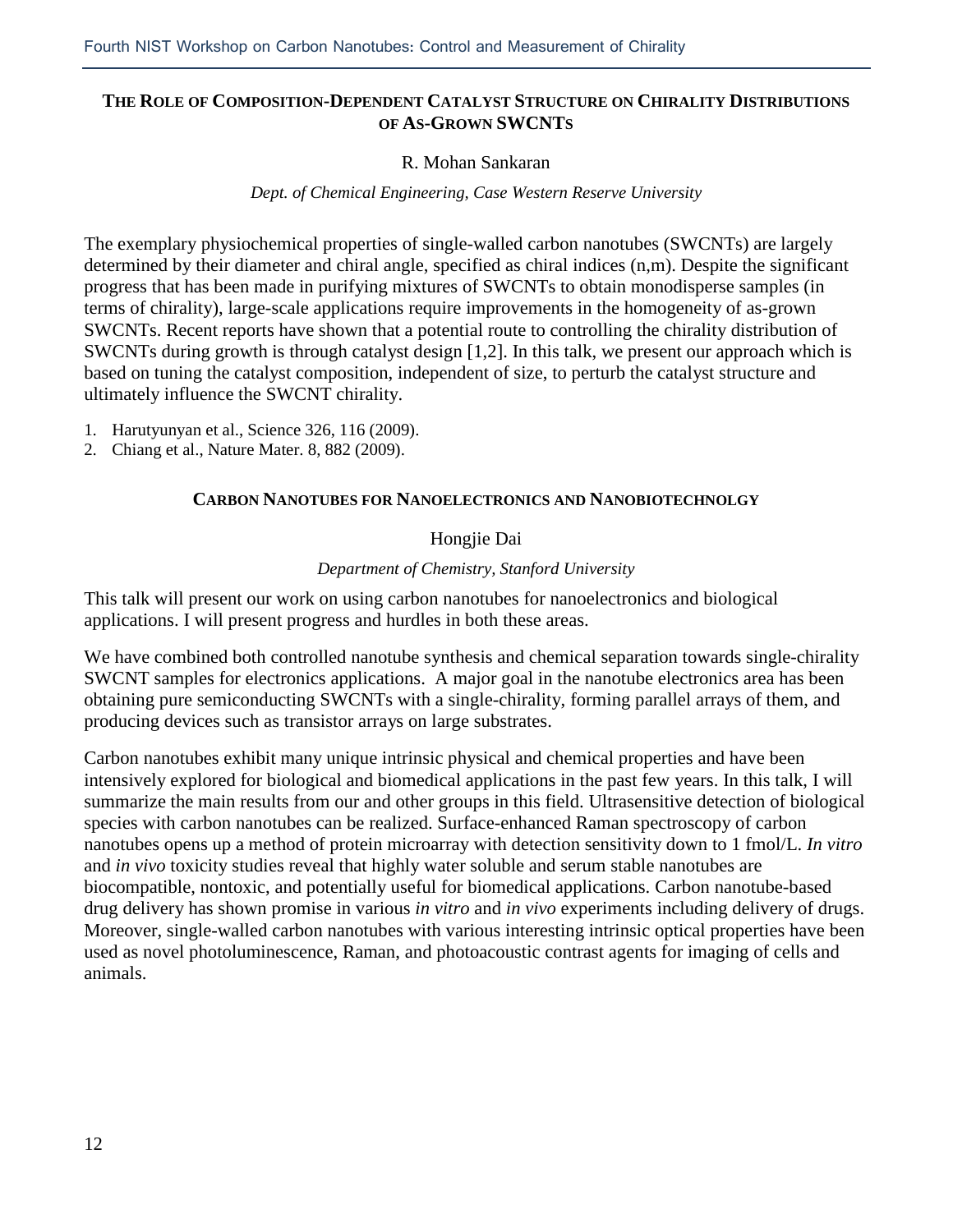## **PERFORMANCE OF TYPE-SEPARATED SINGLE-WALL CARBON NANOTUBES IN ENERGY CONVERSION SCHEMES: CHARGE TRANSFER AND TRANSPORT**

Jeff Blackburn, National Renewable Energy Laboratory, Golden, CO Co-authors: Josh Holt, Kevin Mistry, Brian Larsen, John-David Rocha, Andrew Ferguson, Nikos Kopidakis, Drazenka Svedruzic, Paul King, Garry Rumbles

Single-wall carbon nanotubes (SWCNTs) have several fundamental properties that make them attractive for sustainable energy conversion technologies, including high electron and hole mobilities, size-tunable ionization potentials and electron affinities in an energy range relevant to many photovoltaic devices, and optical transitions in the visible and near-infrared spectral regions. Additionally, they possess numerous properties amenable to practical, scalable, and economic device fabrication including abundant source material, a natural disposition for solution processing, high surface area for efficient charge transfer, and flexibility. Current projects in our group are aimed at understanding the functionality of SWCNTs in energy conversion technologies where the nanotubes are used to collect and transport charges, and how this functionality varies with SWCNT electronic structure. This presentation will focus on two recent studies. In the first study, we use SWCNTs as interfacial materials to electronically couple a bulk carbon electrode to immobilized hydrogenase enzymes for hydrogen production or oxidation. We demonstrate (1) that SWCNT networks serve as high surface area electroactive scaffolds to which high densities of nano-scale catalysts may be immobilized, and (2) that the SWCNTs perform as molecular wires, efficiently transporting carriers from bulk electrodes to the immobilized catalysts. Furthermore, electrodes prepared with type-enriched SWCNTs show markedly improved hydrogen oxidation/production current densities when enriched with metallic SWCNTs (m-SWCNTs). We achieve proton reduction (hydrogen production) and hydrogen oxidation current densities in the range of several mA/cm<sup>2</sup> with m-SWCNT enriched electrodes, a significant improvement over previous hydrogenase-based electrodes.

The second study involves the incorporation of SWCNTs into the active layer of organic photovoltaic (OPV) cells as replacements for the electron accepting fullerene phase. Although replacement of the ubiquitous fullerene acceptors by SWCNTs in OPV devices has shown limited success thus far, the number of fundamental investigations of charge transfer between SWCNTs and conjugated polymers is rather low. It is often assumed (1) that photo-induced charge separation occurs at the interface between SWCNTs and certain conducting polymers, and (2) that m-SWCNTs should limit the generation efficiency and/or lifetime of the charge-separated state. A consideration of the continuous density of states (lack of a true gap) for m-SWCNTs suggests these species should act as recombination centers when interfaced with conducting polymers. To address these points, we use time-resolved microwave conductivity, (TRMC) to probe the generation efficiency and lifetime of charge separation due to the inherent sensitivity of TRMC to free and mobile charge carriers. We first demonstrate photo-induced electron transfer from poly(3-hexylthiophene) (P3HT) to SWCNTs for bulk heterojunctions made with un-enriched SWCNTs. Next, we discuss TRMC results on SWCNT/P3HT bulk heterojunctions containing varying proportions of s- and m-SWCNTs. These studies demonstrate that the proportion of long-lived carriers produced by charge separation can be significantly increased by eliminating the metallic species.

These studies demonstrate the potential utility of SWCNTs in next generation energy conversion schemes and encourage further optimization of these technologies through enrichment of particular electronic structures.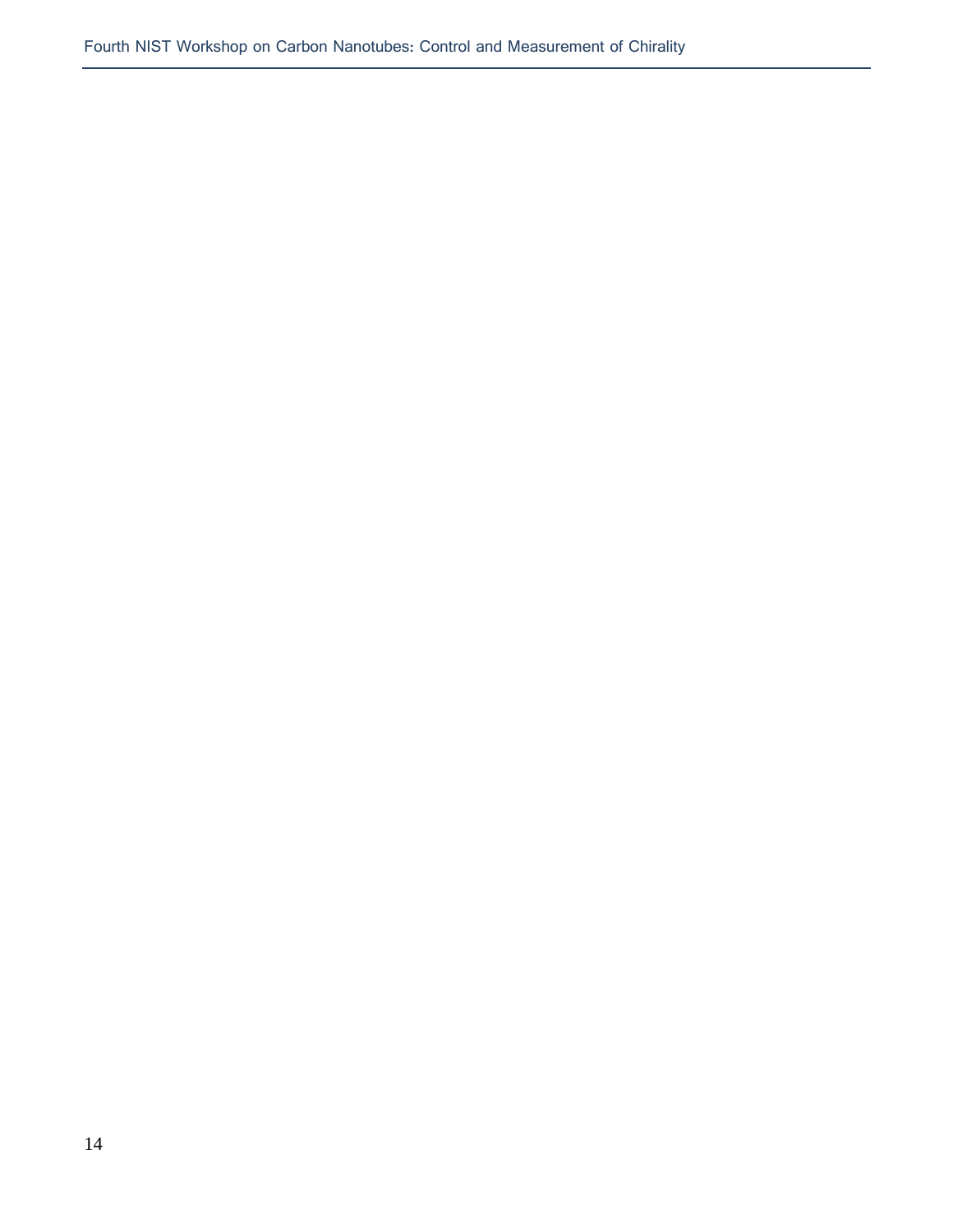## **RESONANCE RAMAN STUDIES OF CHIRALITY-ENRICHED SINGLE-WALLED CARBON NANOTUBES**

Stephen K. Doorn<sup>1</sup>, Juan G. Duque<sup>1</sup>, Svetlana Kilina<sup>1</sup>, Sergei Tretiak<sup>1</sup>, Andy Shreve<sup>1</sup>, Hang Chen<sup>2</sup>, Anna Swan<sup>2</sup>, Xiaomin Tu<sup>3</sup>, Ming Zheng<sup>3</sup>

*1 Center for Integrated Nanotechnologies, Los Alamos National Laboratory, Los Alamos, NM 87545*

*2 Dept. of Electrical and Computer Engineering, Boston University, Boston, MA 02215*

*3 National Institute of Standards and Technology, Gaithersburg, MD 20899-8540*

The growing access to nanotube samples that are highly enriched in single chiralities is enabling new photophysical measurements previously impossible at the ensemble level due to spectral congestion from the overlapping responses of different species. In particular, probing chirality-defined electronic behaviors uniquely accessible through resonance Raman spectroscopy of the nanotube G-band requires working at either the single tube level or with ensemble samples highly enriched in a single type of tube structure. We present Raman measurements on such enriched ensemble samples from DNA wrappingbased ion exchange chromatography. Characterization data demonstrating the high level of singlechirality enrichment in these samples will be shown. We also present resonance window behavior of Gband spectra for several single chirality semiconducting species. The Raman excitation profiles at resonance with the  $E_{22}$  transitions allow testing of different models for the Raman scattering process. Strong asymmetries in the profiles reveal new evidence for the importance of non-Condon effects in the Raman response. Results will be discussed in the context of theoretical models that suggest significant coordinate dependence in the transition dipole and phonon-mediated state mixing. Quantum interference between the higher lying  $E_{33}$  and  $E_{44}$  transitions for selected chiralities is also probed using UV resonance Raman at energies up to 3.6 eV. The novel behaviors of relative LO and TO Raman mode intensities and their excitation profiles are discussed in terms of both Raman interference effects and state mixing.

#### **SINGLE-WALLED CARBON NANOTUBES FOR CANCER IMAGING AND THERAPY**

#### Xiaoyuan (Shawn) Chen

## *National Institute of Biomedical Imaging and Bioengineering*

Single-walled carbon nanotubes have very unique physicochemical properties suitable for molecular imaging and therapy. This presentation will discuss how to render carbon nanotubes water-soluble and biocompatible, how to load targeting ligands and therapeutic drugs/genes in covalent and non-covalent fashion, and how to image the distribution, fate and therapy efficacy of the composite theranostic nanotube platform.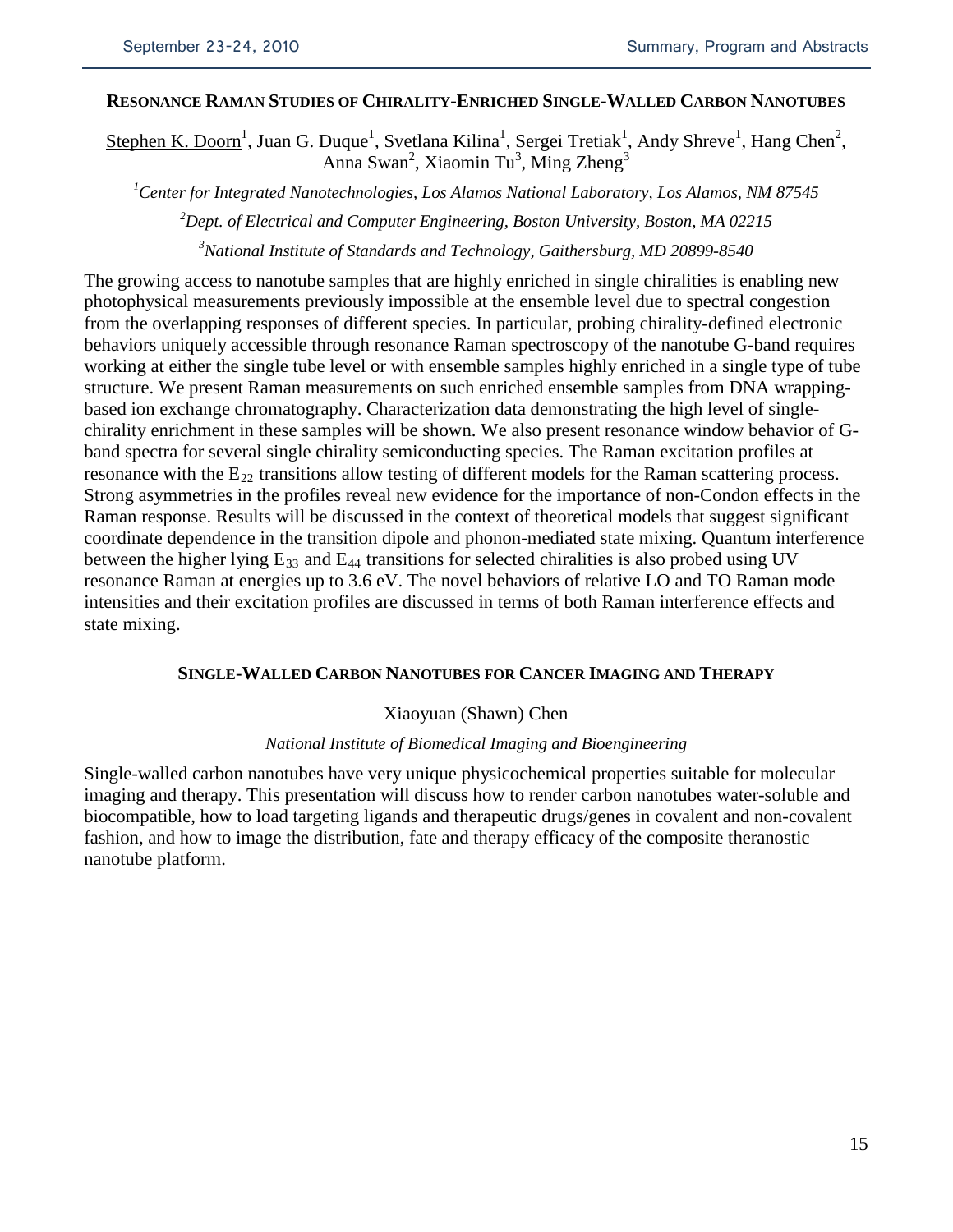## **EXPLOITING CHIRALITY-CONTROLLED CARBON NANOTUBES TO DIRECTLY HARVEST LIGHT AND ENERGY VIA A PHOTOVOLTAIC EFFECT ON A MACROSCOPIC SCALE**

## Michael S. Arnold

## *University of Wisconsin-Madison msarnold@wisc.edu*

Recent breakthroughs in the post-synthetic isolation of chirality-controlled semiconducting carbon nanotubes have made it possible to exploit these exceptional semiconductors as the primary optical absorbing components of macroscopic  $10^{11}$  nanotube/mm<sup>2</sup> optoelectronic and photonic devices. Semiconducting carbon nanotubes have extraordinarily attractive properties for harvesting light including unusually strong optical absorptivity at their band gap  $\sim 1x10^6$  cm<sup>-1</sup> (in thin film); unparalleled charge transport mobility as high as  $1x10^5$  cm<sup>2</sup>V<sup>-1</sup>s<sup>-1</sup>; broad band gap tunability throughout the near- and mid-infrared electromagnetic spectra; self-passivated surfaces that are without dangling bonds or traps; economical solution-processability; and excellent stability to photo-oxidation.

We are specifically interested in exploiting semiconducting carbon nanotubes to create photovoltaic devices such as high-efficiency, economical photovoltaic solar cells and high-detectivity, high-speed photovoltaic photodetectors for optical communications and thermal imaging technologies that are spectrally tunable and integrable onto arbitrary substrates.

The first challenge in creating nanotube-based photovoltaic devices is overcoming the exciton binding energy. We have found that C60-fullerene derivatives and poly(thiophene)s such as poly(3 hexylthiophene) induce carbon nanotube exciton dissociation resulting in electron and hole transfer, respectively, away from the nanotubes, for  $d < 1.3$  nm. The charge separation can be extremely efficient; we have realized combined exciton dissociation, charge transfer, and charge collection efficiency  $> 80$ % using C60 as the electron acceptor. Significantly weaker or no charge transfer is observed for optically excited nanotubes paired with poly(para-phenylene vinylene) derivatives, poly(fluorene) derivatives, or insulating polymers such as polycarbonate and polyvinylpyrrolidone due to band/orbital energy offsets that are insufficient to overcome the expected  $\approx 0.2$  eV nanotube exciton binding energy.

Building on these studies, we have fabricated macroscopic  $(mm<sup>2</sup>)$  photovoltaic and photodetector devices with a near-infrared power conversion efficiency of 1.4% and specific detectivity of  $0.4x10^{12}$ Jones at 1.2 μm, respectively, exclusively using semiconducting nanotubes to harvest the incident electromagnetic radiation. These results are unique from previous uses of carbon nanotubes in macroscopic photovoltaic-type devices, in which the nanotubes have been limited to optically inactive roles such as charge collection or transport. We have also used the devices as tools for characterizing the fundamental diameter-dependent physical driving forces for charge separation at the nanotube/semiconductor heterointerfaces and the migration of excitons in percolating nanotube networks via intra-tube diffusion and inter-tube hopping. We show that the later limits the overall device efficiency and can be significantly enhanced through chirality control.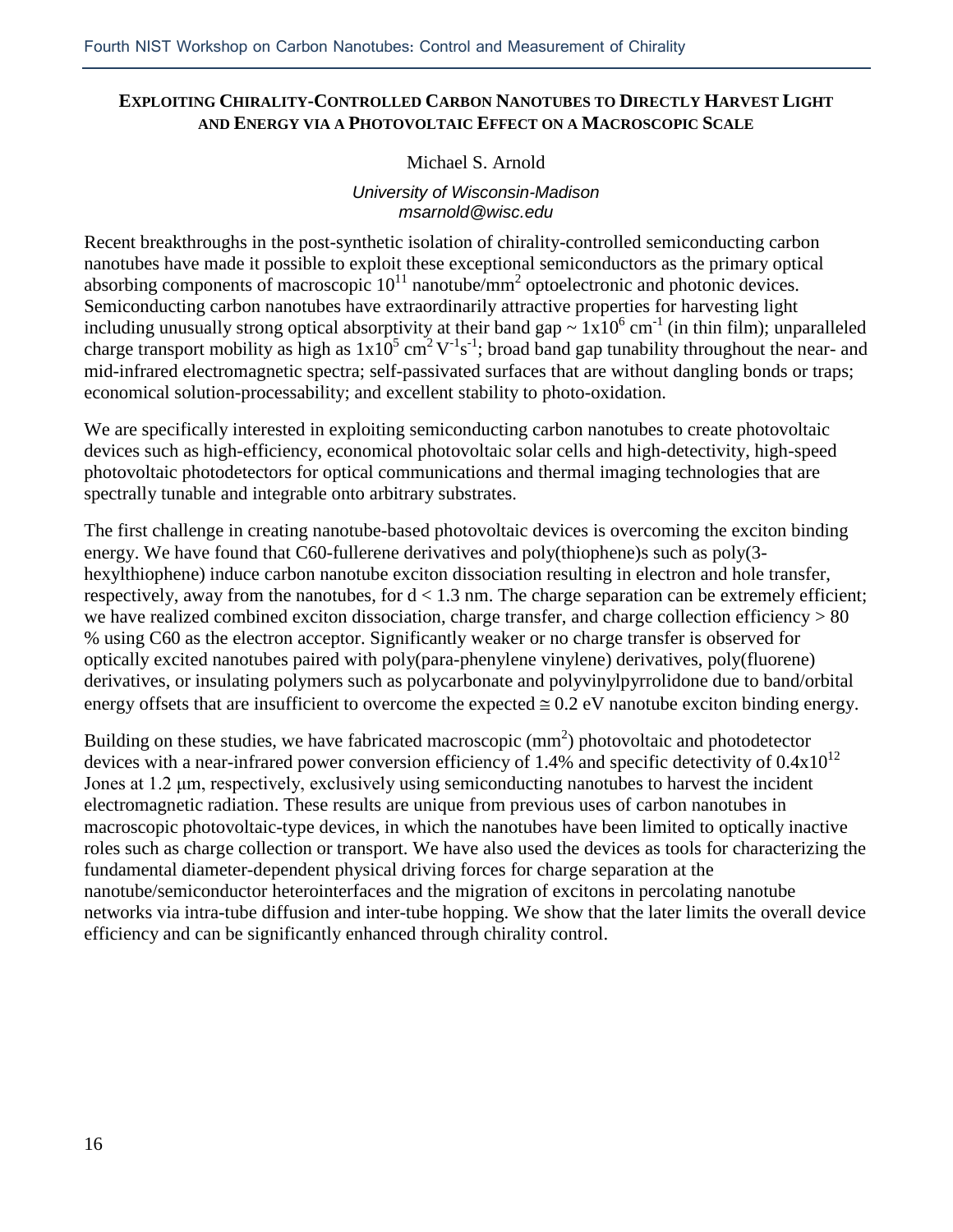## **GROWTH AND SEPARATION OF CHIRALITY CONTROLLED SWCNTS**

## Sivaram Arepalli

#### *Department of Energy Science, Sungkyunkwan University, Suwon, Korea*

Many of the practical applications of single wall carbon nanotubes (SWCNTs) require either semiconducting or metallic tubes. Purely metallic carbon nanotubes can help develop flexible and portable energy production and storage devices. This presentation will focus on producing and separating the single wall carbon nanotubes by "tube type" and chirality [1,2]. Increased arm chair tube populations are observed when a "warm up" laser is used to prolong the nucleation process in a modified double pulse laser oven set up. Similar controlled growth was achieved by using different metal catalysts (Pt/Rh instead of Co/Ni). The talk will also discuss some of the results from our recent "type separation" experiments carried out using agarose gel and ultracentrifugation.

#### **References:**

P. Nikolaev, W. Holmes, E. Sosa, S. Arepalli and L. Yowell, "Effect of Vaporization Temperature on the Diameter and Chiral Angle Distributions of Single Wall Carbon Nanotubes", J. Nanoscience and Nanotechnology, Vol. 10, 3780-3789 (2010).

P. Nikolaev, W. Holmes, E. Sosa, P. Boul, and S. Arepalli, "Effect of the Laser Heating of Nanotube Nuclei on the Nanotube Type Population", Nano Research Vol. 2, pp. 818-827 (2009).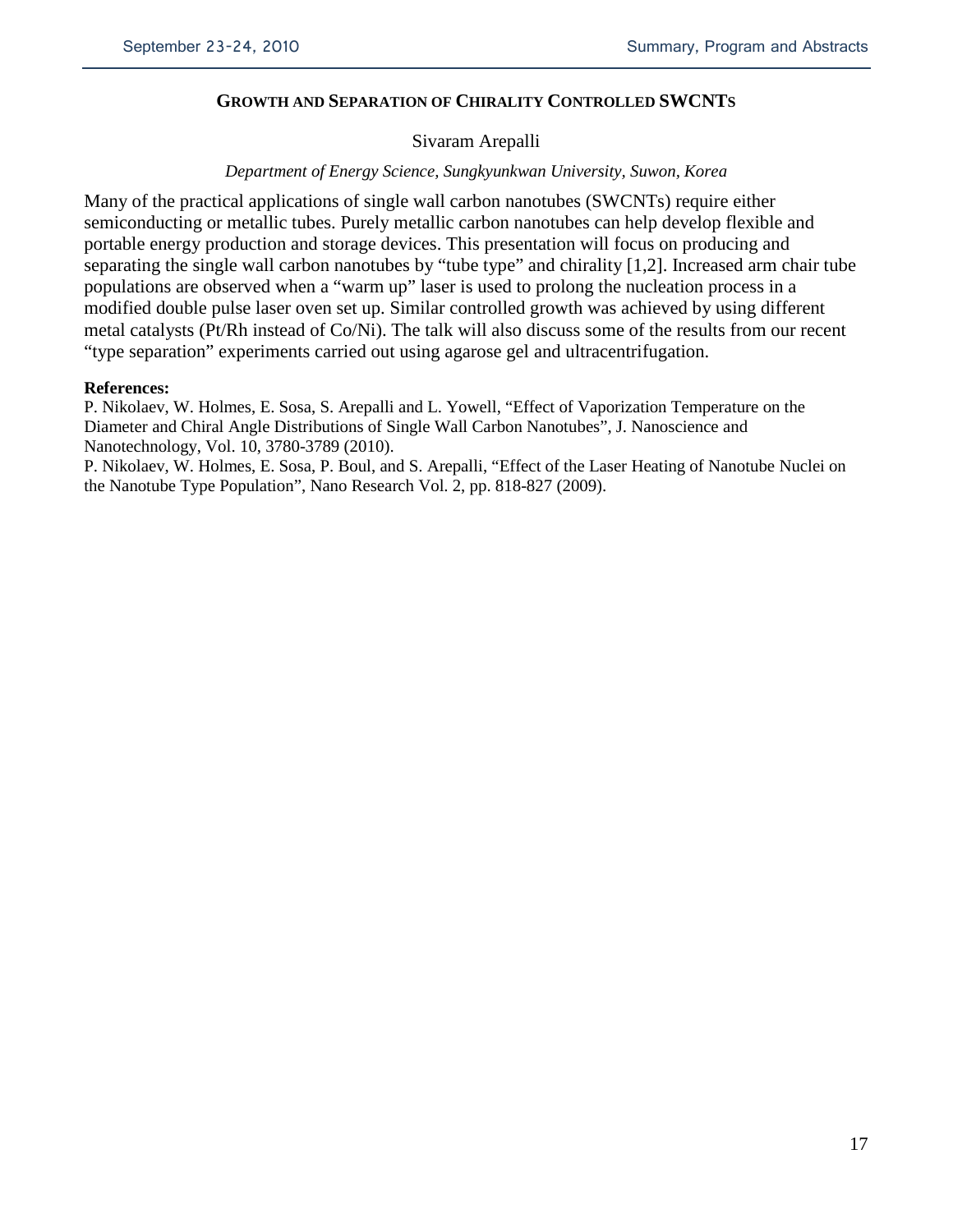## Poster Abstracts

## **Thursday, September 23rd, 2010 at 5 pm - Hall of Flags**

## **INVESTIGATE THE DNA RECOGNITION SEQUENCES FOR CARBON NANOTUBE SEPARATION BY FLUORESCENCE SPECTROSCOPY**

## Xiaomin Tu, Ming Zheng

#### *Polymers Division, National Institute of Standards and Technology, Gaithersburg, MD 20899-0854 [xiaomin.tu@nist.gov](mailto:xiaomin.tu@nist.gov)*

Fluorescence spectroscopy is a powerful characterization tool for semiconducting carbon nanotube. It can distinguish nanotubes of similar diameter with overlapping  $E_{11}$  energy transitions, and it is very sensitive to surrounding changes, e.g. dielectric environment. We have identified a set of DNA sequences that can enrich single-chirality carbon nanotubes through a systematic search, and we adopted fluorescence spectroscopy to analyze these recognition sequences dispersed carbon nanotubes for mechanistic understanding of DNA-based nanotube separation. The results revealed strong DNA-length dependency for the recognition sequences. We believe fluorescence spectroscopy can be a very useful technique to unveil the separation mechanism.

## **ELEMENTAL ANALYSIS OF A SINGLE-WALLED CARBON NANOTUBE CANDIDATE REFERENCE MATERIAL USING INSTRUMENTAL AND COLD NEUTRON PROMPT GAMMA ACTIVATION ANALYSIS**

## Rabia Oflaz Spatz, Rolf Zeisler, and Rick Paul

*National Institute of Standards and Technology, Chemical Science and Technology Laboratory, Gaithersburg, MD 20899*

A material containing single-wall carbon nanotubes (SWCNTs) mixed among other carbon species, catalyst residues, and trace element contaminants has been prepared by the National Institute of Standards and Technology for characterization and distribution as Standard Reference Material (SRM 2483 Carbon Nanotube Soot). Neutron metrology was used in the characterization of elemental content of the candidate SWCNT reference material. The neutron techniques include instrumental neutron activation analysis (INAA) and cold neutron prompt gamma activation analysis (CNPGAA). Results will be discussed in the presentation.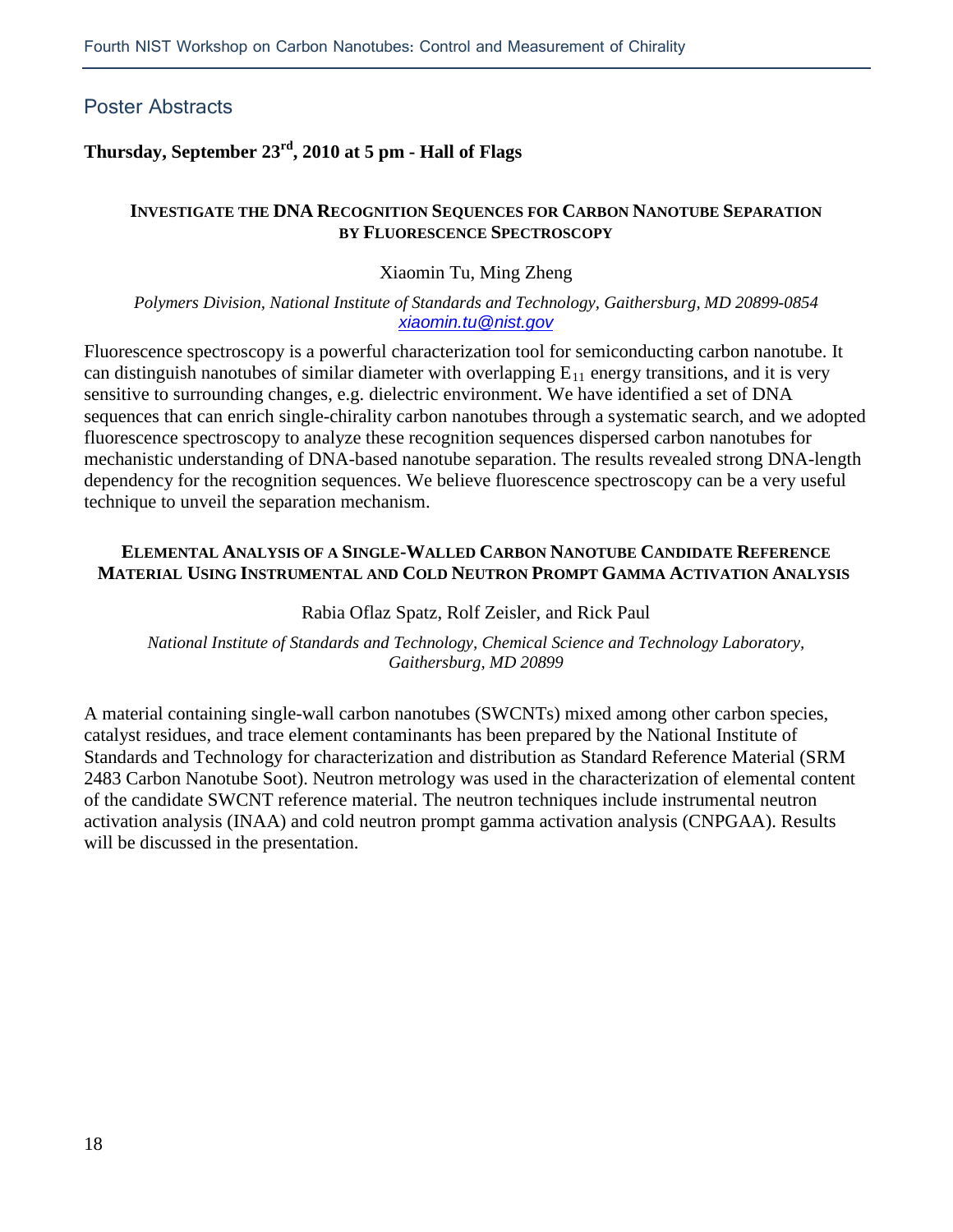## **ELECTRICAL RELIABILITY TESTING OF SINGLE-WALLED CARBON NANOTUBE NETWORKS**

Mark C. Strus<sup>†</sup>, Ann Chiaramonti-Debay<sup>†</sup>, Younglae Kim<sup>§</sup>, Yung Joon Jung<sup>◆</sup>, Robert R. Keller†

*†National Institute of Standards and Technology, Materials Reliability Division, Boulder, CO 80305 §Electrical and Computer Engineering, Northeastern University Boston, MA 02115 ♦Mechanical and Industrial Engineering, Northeastern University Boston, MA 02115 mark.strus@nist.gov*

Because of their high current carrying capability and appreciable thermal conductivity, single-walled carbon nanotubes (SWCNTs) have emerged as a ideal material for future nanoscale electronics. The unique quasi-one-dimensional shape and strong sp2 and  $\pi$ -bonding between neighboring carbon atoms allows for large electron mean free paths, which means CNTs can conduct ballistically while withstanding extreme current densities  $> 10^9$  A/cm<sup>2</sup>. SWCNT networked films, which can be easily fabricated at low cost, are emerging as a new class of flexible electronics with applications as field effect transistors, chemical sensors, and transparent oxide layers in photovoltaics. However, the long-term performance and reliability of these CNT-based devices has been largely neglected despite the likely subjection to high temperatures from significant currents which may directly induce thermal failure, cause electromigration, or lead to thermal mechanical induced fatigue or separation at the critical CNT-CNT/metal/dielectric/polymer interfaces.

We present test methods that are used to investigate the electrical reliability of several similar nanoscale lines of highly aligned networked metallic and semiconducting SWCNTs fabricated through a templatebased fluidic assembly process. We find that these SWCNT networks can withstand current densities on the order of 1 MA/cm<sup>2</sup> for several hours and in some cases, several days, though the rate of failure and total lifetime is dependent on the fabrication conditions as demonstrated by scanning electron microscope (SEM) and transmission electron microscope (TEM) cross-sectional images. Well-fabricated lines subjected to constant electrical stress are found to fail at a linear rate until moments before opencircuit failure, and we offer suggestions on the possible types of failure mechanisms involved.

## **SEPARATION AND CHARACTERIZATION OF LARGE DIAMETER EMPTY AND WATER-FILLED SWCNTS**

Jeffrey A. Fagan,<sup>1</sup> Ji Yeon Huh,<sup>1</sup> Jeffrey R. Simpson,<sup>2</sup> Jeffrey Blackburn,<sup>3</sup> Angela R. Hight Walker<sup>4</sup>

*1: National Institute of Standards and Technology: Polymers Division 2: Towson University, Towson MD 3: National Renewable Energy Laboratory, Golden CO 4: National Institute of Standards and Technology: Optical Technology Division*

We report measurements of separated populations of water-filled and empty nanotubes in solution and a facile method for separating the distinct populations from the initial mixture. In particular, results are shown for separation of laser ablation and electric arc synthesis produced nanotubes with diameters ranging from 1.2 nm to 1.5 nm using deoxycholate (DOC) surfactant based on the absence or presence of liquid in the interior cavity. Isolation of these populations was achieved from multiple SWCNT populations obtained from several independent synthesis sources. The separated populations are then demonstrated to have different optical resonance energies, radial breathing mode locations, and fluorescence efficiencies, as well as different optimal conditions for metallic and semiconducting separation.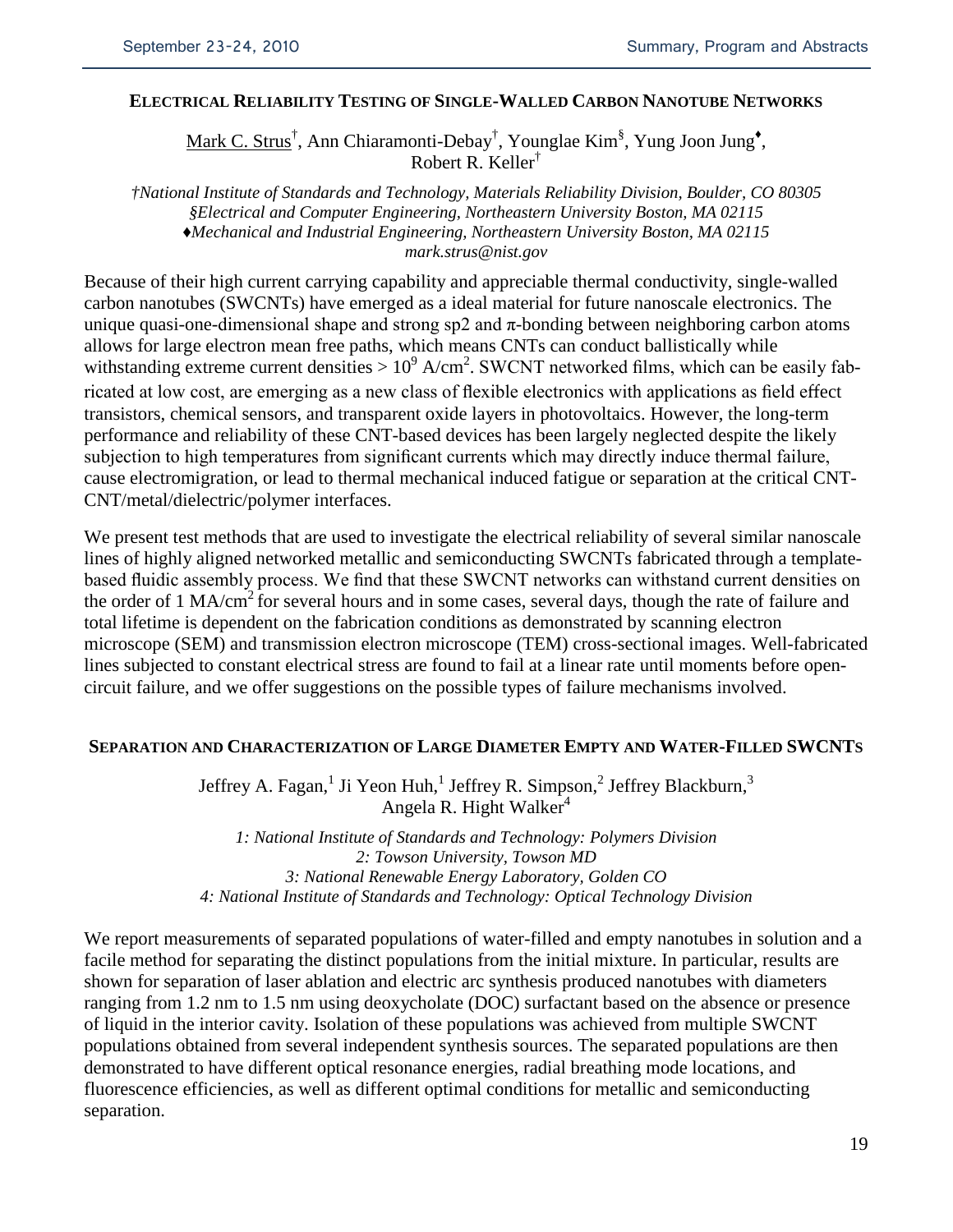#### **THE EFFECT OF DISPERSANT ON DEFECTS IN LENGTH-SEPARATED SINGLE-WALL CARBON NANOTUBES MEASURED BY RAMAN SPECTROSCOPY**



Jeff R. Simpson<sup>a,b</sup>, Jeff A. Fagan<sup>c</sup>, Matthew L. Becker<sup>d</sup>, Erik K. Hobbie<sup>e</sup>, Angela R. Hight Walker<sup>a</sup>



*<sup>a</sup> Physics Laboratory, National Institute of Standards & Technology (NIST), Gaithersburg, MD 20899,USA b Department of Physics, Astronomy, and Geosciences, Towson University, Towson, MD 21252, USA*<br><sup>*c*</sup> *Materials Science and Engineering Laboratory, NIST, Gaithersburg, MD 20899, USA*<br><sup>*d</sup> Dept. of Polymer Science, Unive</sup>* <sup>e</sup> Dept.of Physics, Dept. of Coatings and Polymeric Materials, North Dakota State Univ., Fargo, ND

To evaluate the role of defects in this dependence, we compare Raman spectra from aqueous suspensions of SWCNTs dispersed using either polymer adsorption of single-stranded DNA or micelle encapsulation with sodium deoxycholate surfactant [1]. Each dispersed sample is then separated by length, using either size exclusion chromatography or density-gradient ultracentrifugation for DNA- and DOC-dispersed SWCNTS, respectively. Separation by length affords examination of the relative contribution of intrinsic and internal defects to the Raman D-band. For each dispersion method we examine length-separated fractions ranging from approximately (50 to 1000) nm. The intensity ratio of the disorder-induced Raman D-band to the G'-band scales inversely with length, consistent with predominately end cap defect sites. While the fluorescence quantum yield of SWCNTs in solution depends dramatically on dispersant, the comparable length-dependent D/G' for each dispersion scheme excludes defects as a possible explanation for the lower fluorescence in DNA versus deoxycholate dispersions.

[1] J.R. Simpson, J.A. Fagan, M.L. Becker, E.K. Hobbie, and A.R. Hight Walker, *Carbon* **47**, 3238 (2009).

## **THERMOGRAVIMETRIC ANALYSIS OF NIST'S SINGLE-WALL CARBON NANOTUBE REFERENCE MATERIAL**

## Elisabeth Mansfield, Stephanie Hooker

*NIST, Materials Reliability Division, Boulder CO*

Single-walled carbon nanotubes (SWCNTs) are a promising nanomaterial with applications to aerospace, electronics and biotechnology. However, the properties of different batches of carbon nanotubes can vary considerably depending on chemical purity and the nanotube types present (e.g. diameter and chirality distribution). Thermogravimetric analysis (TGA) provides one measure of nanotube purity by assessing the material's thermal stability (i.e. how it oxidizes with temperature) by monitoring weight loss as a function of temperature. Evaluation of the NIST Standard Reference Material for SWCNTs has been evaluated with TGA. Results of the raw soot, evaluated for composition with TGA will be presented. Length-sorted fractions of the SWCNT reference material (long, medium, short) will also be available and TGA characterization of each of these fractions will be demonstrated.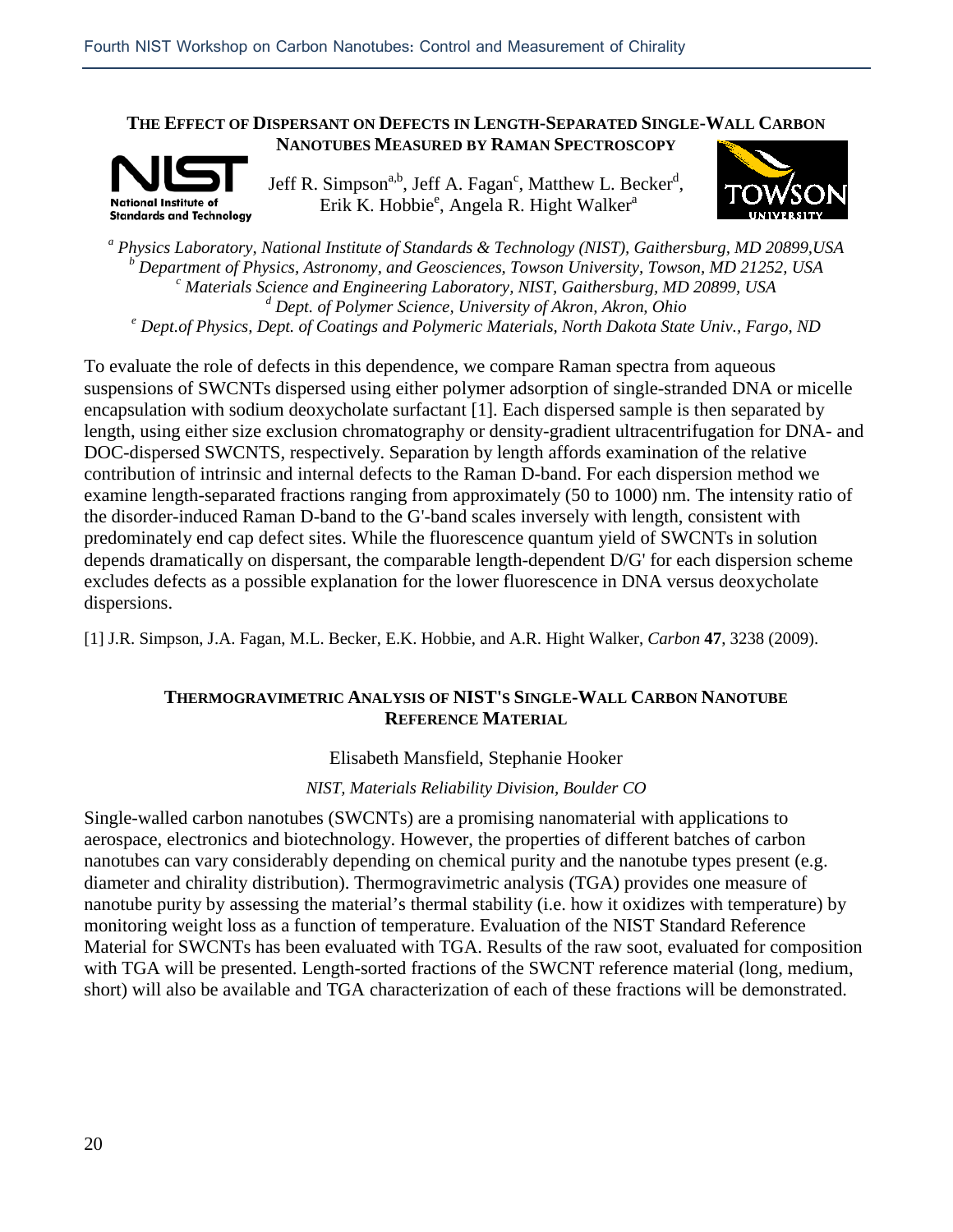## **ELECTRICAL CONDUCTIVITY MEASUREMENTS OF INDIVIDUAL SINGLE-WALL CARBON NANOTUBES AND TRANSPARENT CONDUCTING CARBON NANOTUBE FILMS**

#### Jan Obrzut

#### *NIST, Polymers Division, Gaithersburg, MD 20899-8541*

Carbon nanotubes are being considered for electronic devices that can be scaled down to nanodimensions. The electrical transport properties of carbon nanotubes are especially attractive since they are not affected by surface scattering or surface roughness when the feature size of the interconnects shrinks. We describe impedance measurements of individual single wall metallic carbon nanotubes (CNTs) in the frequency range of 40 Hz to 100 MHz. Model calculations for carbon nanotubes predict that a drop in impedance should occur due to damping of the plasmon wave at a crossover frequency  $f_c$  =  $1/\pi R_{DC}C_{OE}$  where  $R_{DC}$  is the resistance and  $C_{OE}$  are the combined quantum and electrostatic capacitance of the tube. In our earlier work we showed that the broad-band impedance measurement can be used to separate resistance from the capacitance of individual CNTs assembled as a conducting channel of a 3 terminatl field-effect-transistor (FET) structure. Our present work is aimed at further elucidating the effect of contact barriers on the crossover frequency and the measurement of capacitance of CNTs. We utilized a resistance - capacitance (RC) lumped element circuit model to extract the capacitance of the tube and the corresponding contact resistance. The resistance values are approximately symmetric in respect to  $\pm$  DC bias indicating symmetric contacts that can be attributed to forward-biased Schottky barriers at each contact. We observe a sharp conductor-insulator transition at a crossover frequency,  $f_c$ , above which the circuit response becomes capacitive. Our results agree qualitatively with the theoretical impedance characteristic of a perfect metallic CNT, and furthermore, they imply that the crossover frequency due to quantum capacitance would fall in the range of about 100 GHz.

Transparent conducting films were made from length-sorted single wall carbon nanotubes through filtration from a dispersing solvent onto a filter substrate. Such films exhibit sharp changes in their optical properties and conductivity  $(\sigma)$  with increasing surface concentration of the tubes. At a given surface concentration, tubes longer than 200 nm are found to form networks that are more transparent and conducting. We show that changes of  $\sigma$  with tube concentration can be quantitatively described by the Generalized Effective Medium theory. The scaling universal exponents describing the 'percolation' transition from an insulating to conducting state with increasing concentration are consistent with twodimensional (2D) percolation model. Shorter tubes and mixed length tubes form 3D networks. Furthermore, we demonstrate that the conductivity percolation threshold  $(x_c)$  varies with the aspect ratio *L* as,  $x_c \sim 1/L$ , a result that is also in accordance with the percolation theory. These findings provide a framework for engineering the optical and electrical properties of carbon nanotube networks for technological applications where flexibility, transparency and conductivity are required.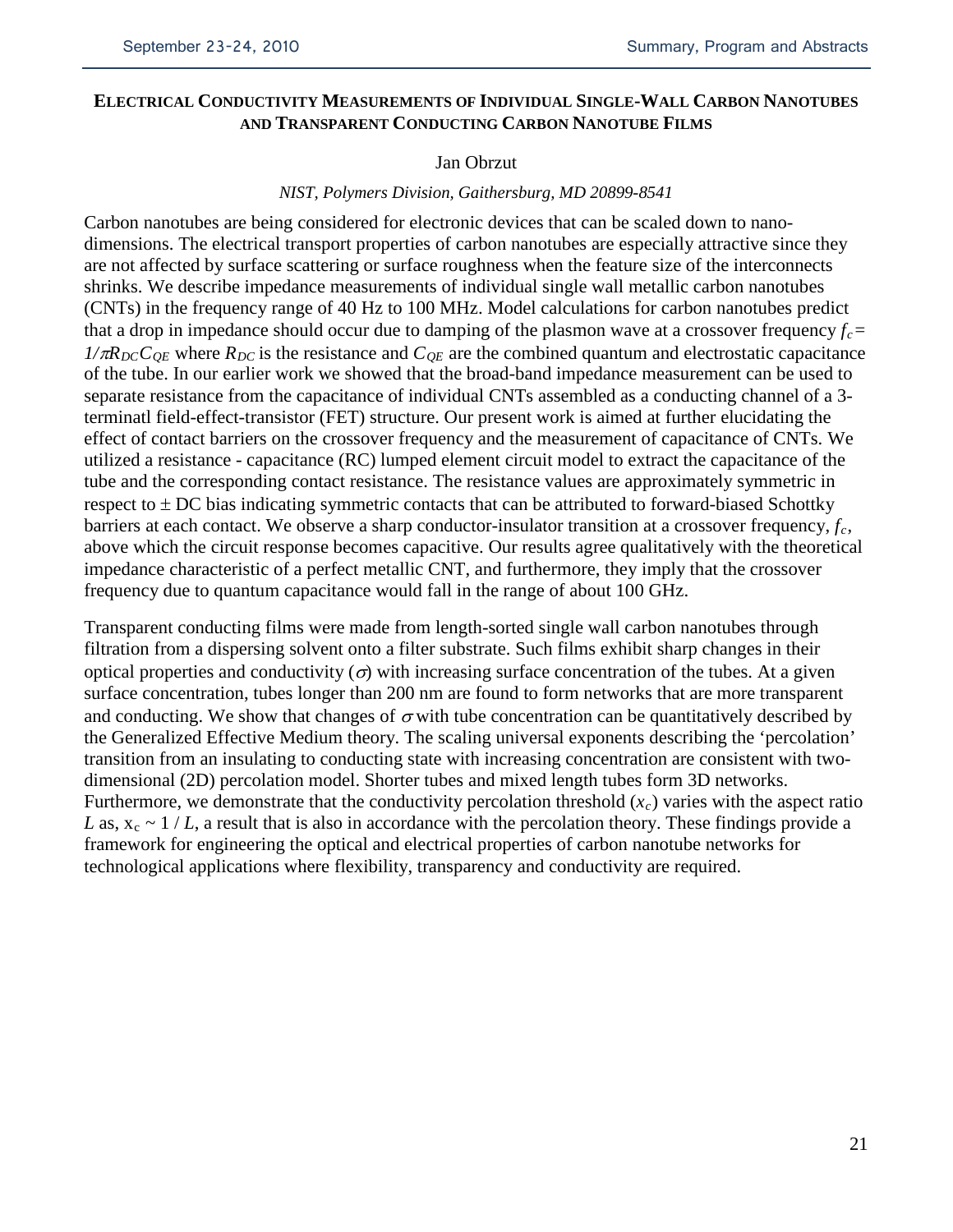## **CONTROLLABLE SYNTHESIS OF SINGLE-WALLED CARBON NANOTUBES AND GRAPHENE IN ARC DISCHARGE**

## Jian Li, Olga Volotskova, Alexey Shashurin, Madhusudhan Kundrapu and Michael Keidar

*Department of Mechanical and Aerospace Engineering, The George Washington University, Washington, DC 20052, USA*

Arc charge is the most widely-utilized method to synthesize carbon nanotubes and other carbon nanostructures due to the high-quality products and eco-friendly processes. The application of magnetic field in arc can increase the controllability and flexibility of the synthesis processes. The focus of this work is to understand the mechanism of magnetically-enhanced plasma synthesis, further to establish the fundamental correlation between parameters of arc plasma and characteristics of single-walled carbon nanotubes (SWCNT) and graphene. The influence of external magnetic field on SWCNT parameters is demonstrated as following: (I) It can increase the length of SWCNT by a factor of 2 and the population of long nanotubes with the length above 5 μm. (II) It can result in substantial fractions of produced SWCNTs being of small diameter, less than 1.3 nm. (III) It can change the chirality distribution of SWCNT and the ratio of metallic to semiconducting SWCNT. (IV) It can reduce the diameter of catalyst nanoparticles and narrow the diameter distribution of nanoparticles. The explanations of these findings can be presented in the study of voltage-current characteristics of arc plasma, the analysis of size distribution of catalyst particles, the diffusion model of carbon adatom by Monte Carlo and numerical simulation of arc discharge ablation. Additionally, recent research results in our group show that by applying non-uniform magnetic field, large-scale production of high-quality graphene flakes can be synthesized on Molybdenum sheet. The morphology and quality of the carbon nanostructures are characterized by scanning electron microscopy (SEM), TEM, Raman, electron diffraction spectrum, UV-visible near-infrared absorbance and near-infrared fluorescence spectroscopy.

## **SELF-ASSEMBLY OF CARBON NANOTUBES FOR LENGTH FRACTIONATION AND CHARACTERIZATION**

Constantine Y. Khripin<sup>1</sup>, Nicholas Arnold-Medabalimi<sup>2</sup>, Denis Pristinski<sup>1</sup>, and Ming Zheng<sup>1</sup>

*1 Complex Fluids Group, Polymers Division, National Institute of Standards in Technology, 100 Bureau Dr,*  Gaithersburg, MD 20899; <sup>2</sup>Summer High School Internship Program<sup>,</sup> , National Institute of Standards in *Technology, 100 Bureau Dr, Gaithersburg, MD*

The DNA dispersion of single - walled carbon nanotubes, forming the hybrid nanoparticle DNA-SWCNT, has seen extensive use as a convenient way of purifying and processing carbon nanotubes. We are investigating molecular self-assembly as a new way of purifying DNA-SWCNT, as well as for probing the structure of the hybrid. We find that the addition of poly-ethyleneglycol (PEG) induces DNA-SWCNT assembly into a gel – like phase. This is similar to the PEG "molecular crowding" induced transition of double-stranded DNA into a condensed phase. As with DNA, DNA-SWCNT condensation is length dependent; AFM measurements show both long and short nanotubes can be isolated, e.g. 460±180 nm and 160±50 nm. Dynamic light scattering and UV-VIS data show that this method removes non-SWCNT impurities present in the suspension. We also show that "molecular crowding" by PEG can induce DNA-SWCNT self-assembly into a 2D nematic phase on a substrate. Because this phase appears to be very stable, we are exploring its use for nanotube characterization by scanning probe microscopy, to examine the structure of DNA on the nanotube surface.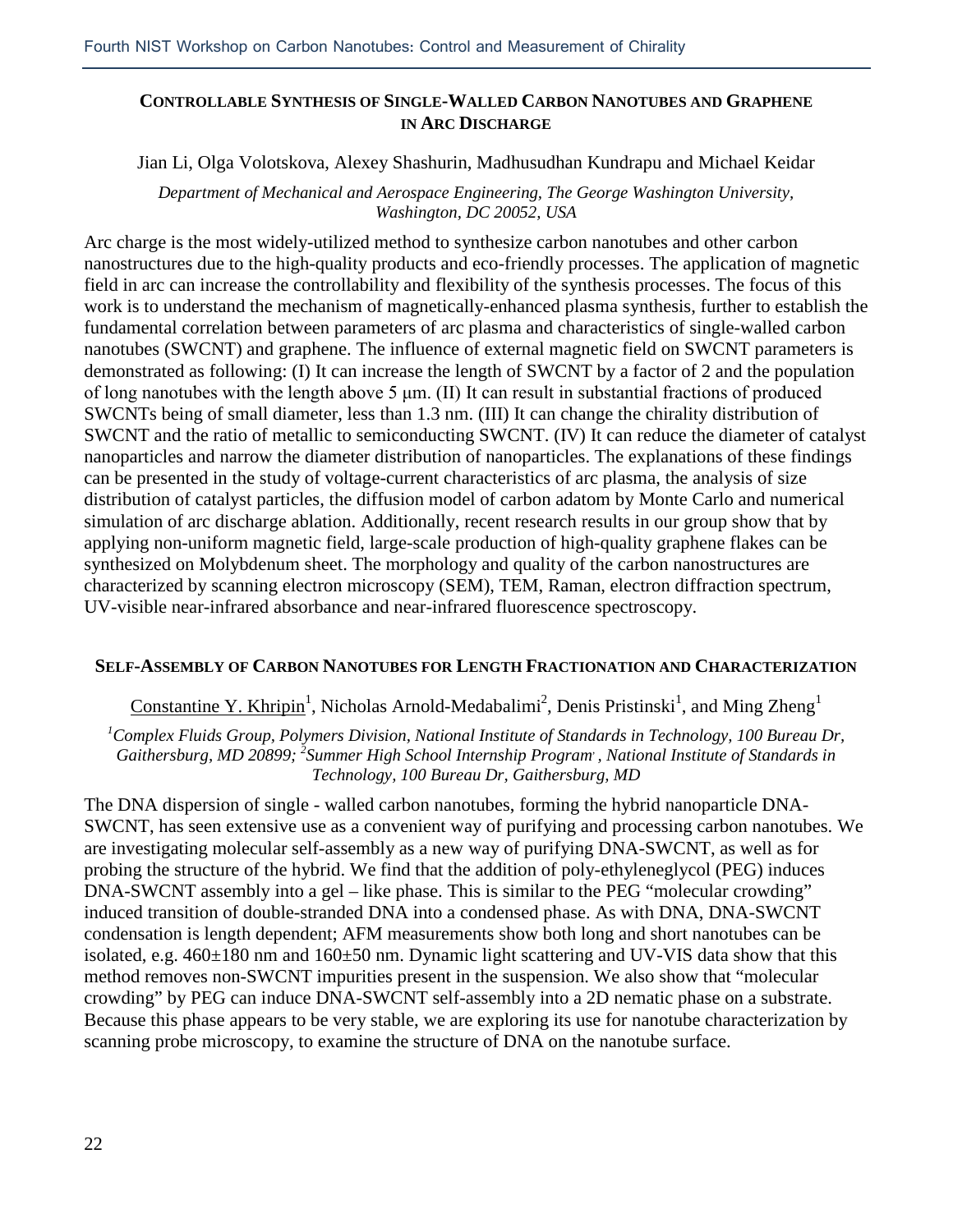## **WRINKLING AND STRAIN SOFTENING IN SINGLE-WALL CARBON NANOTUBE MEMBRANES ON POLYMER SUBSTRATES**

## Erik K. Hobbie

*Department of Physics, Department of Coatings and Polymeric Materials, North Dakota State University*

Daneesh O. Simien, Jeffrey A. Fagan, Ji Yeon Huh, Jun Young Chung, Steven D. Hudson, Jan Obrzut, Jack F. Douglas and Christopher M. Stafford

## *Polymers Division, NIST Gaithersburg*

Thin membranes of single-wall carbon nanotubes (SWCNTs) show considerable promise for a number of potential applications. The high conductivity and shape anisotropy of the nanotubes enable the formation of conductive quasi-2D networks at remarkably low surface density, and the mechanical characteristics of the individual SWCNTs can be outstanding. Recent advances in the separation of SWCNTs by length and electronic type allow for the production of films and coatings with precisely tunable properties, and the tremendous potential of these films for flexible-electronics applications demands a deeper understanding of the coupling between deformation, microstructure and stiffness. Compressive wrinkling has emerged as a powerful tool for measuring the modulus of thin polymer films supported by soft flexible substrates, and we use this approach here to study the nonlinear deformation of membranes assembled from SWCNTs that have been purified by length or electronic type (metallic vs. semiconducting). Our measurements reveal a material that is remarkably stiff under infinitesimal deformation but softens dramatically at finite strain. We link this strongly non-linear behavior to an upward shift in percolation threshold triggered by strain-induced nanotube alignment, an effect correspondingly apparent as an anisotropic decrease in conductivity. We extract the modulus and yield strain as a function of surface density and film thickness and compare these with theoretical models of percolation in anisotropic 2D rigid-rod networks.

This work is supported by the National Science Foundation through CMMI-0969155.

## **DOCUMENTARY STANDARDS DEVELOPMENT FOR CARBON NANOTUBE CHARACTERIZATION WITHIN ISO/TC 229**

#### Angela R. Hight Walker

#### *Chair of US Delegation to ISO TC229/WG2, National Institute of Standards and Technology*

Carbon nanotubes (CNTs) play a prominent role within the International Standards Organization (ISO), Technical Committee (TC) 229 Nanotechnology. ISO/TC229, established in 2005, has 32 member body countries participating and 10 countries observing, and works in cooperation with multiple organizations such as CEN, OECD, VAMAS, Asia Nano Forum, BIPM, IUPAC among others. CNTs are the focus of the vast majority of work items within Working Group 2 (WG2), Measurement and Characterization, one of the four WGs within the TC. WG2 is a joint committee with the International Electrotechnical Commission (IEC)/TC 113. The work program for single-wall carbon nanotubes is based on a matrix of six parameters verses multiple measurement methods. Many of these technique-based projects have moved into the final stages of development. Also, multiwall carbon nanotube characterization is under consideration within WG2. A summary of the documentary standards under development pertaining to carbon nanotubes will be presented, particularly those within ISO/TC229, but also those relevant activities in other standards developing organizations.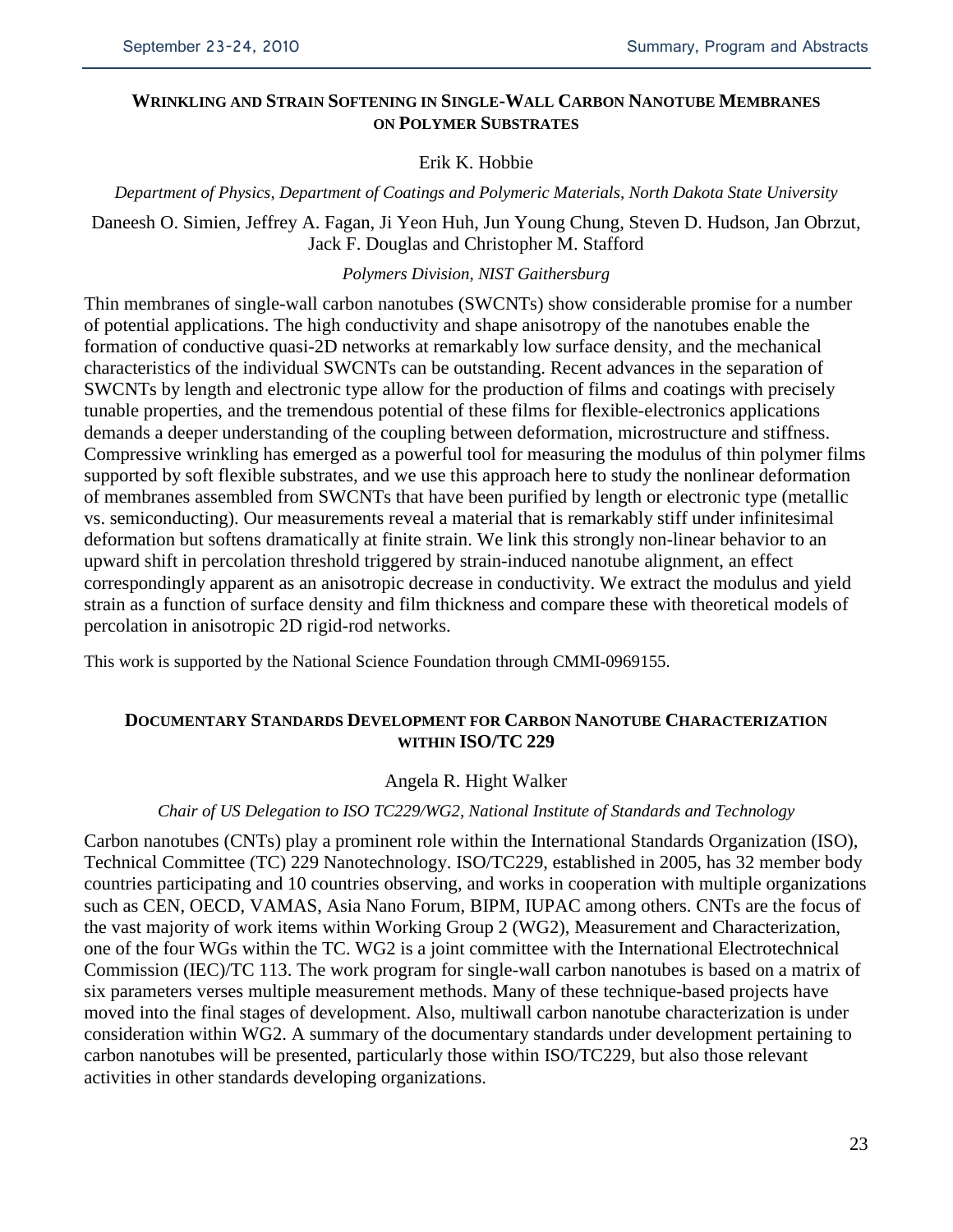## **ENRICHMENT OF ARMCHAIR CARBON NANOTUBES VIA DENSITY GRADIENT ULTRACENTRIFUGATION: FULL POPULATION ANALYSIS USING RAMAN EXCITATION PROFILES**

Erik H. Hároz<sup>1</sup>, William D. Rice<sup>1</sup>, Benjamin Y. Lu<sup>1</sup>, Georgia K. Lagoudas<sup>1</sup>, Robert H. Hauge<sup>2</sup>, Stephen K. Doorn<sup>3</sup>, and Junichiro Kono<sup>1</sup>

> *1 Department of Electrical and Computer Engineering, Rice University 2 Department of Chemistry, Rice University 3 Center for Integrated Nanotechnology, Los Alamos National Laboratory*

Using resonant Raman scattering spectra collected over a broad range of excitation wavelengths (440- 850 nm), we have constructed Raman excitation profiles of the radial breathing mode phonon for each (*n,m*) species present in as-produced and metal-enriched single-walled carbon nanotube ensemble samples. From this, we determine the relative abundances of all metallic and semiconducting chiralities. Strikingly, the data clearly show that our density gradient ultracentrifugation (DGU) process enriches the metal-enriched sample in armchair and near-armchair species. In particular, we observe that armchair carbon nanotubes constitute more than 50 % of each metallic  $(2n + m)$  family yet observe little to no chiral angle dependence in the remaining semiconducting species minority. Such data combined with absorption and photoluminescence measurements elucidate elements of the mechanism of the DGU metallic type-enrichment process and the importance of surfactant micelle composition. Finally, we compare our measured relative abundances determined from Raman spectroscopy to absorption area estimates to assess the validity of the usage of absorption spectroscopy for determining % metallicity of ensemble nanotube samples.

## **RESONANT RAMAN SCATTERING BEHAVIOR OF G-BAND PHONONS IN ARMCHAIR-ENRICHED CARBON NANOTUBE SUSPENSIONS**

Erik H. Hároz<sup>1</sup>, Juan G. Duque<sup>2</sup>, William D. Rice<sup>1</sup>, Stephen K. Doorn<sup>2</sup>, and Junichiro Kono<sup>1</sup>

*1 Department of Electrical & Computer Engineering, Rice University, Houston, TX <sup>2</sup> Center for Integrated Nanotechnologies, Los Alamos National Laboratory, Los Alamos, NM*

The emission of longitudinal and transverse optical phonons (LO & TO, respectively), which make up the so-called "G-band" of carbon nanotubes (CNTs), are thought to be important to electrical and optical relaxation processes in such systems because of their strong electron-phonon coupling. The standard tool for probing this coupling, especially in metallic carbon nanotubes, is resonant Raman scattering spectroscopy. Unfortunately, unlike the radial breathing mode (RBM) in CNTs, however, the G-band does not display a strong frequency dependence on (*n,m*) species and hence nanotube structure. As a result, obtaining a clear chirality dependence in terms of peak frequency, peak intensity, and line width of the LO and TO phonons of the G-band requires working at either the single tube level or with ensemble samples highly enriched in a single type of tube structure. Here, we present Raman measurements on ensemble samples enriched in metallic carbon nanotubes produced by density gradient ultracentrifugation (DGU) and provide clear evidence that our DGU process enriches in particular armchair metallic chiralities. Furthermore, G-band data for spectroscopically isolated armchair chiralities show that the relevant lower-frequency LO mode is absent for these structures, in contrast with recent theoretical results.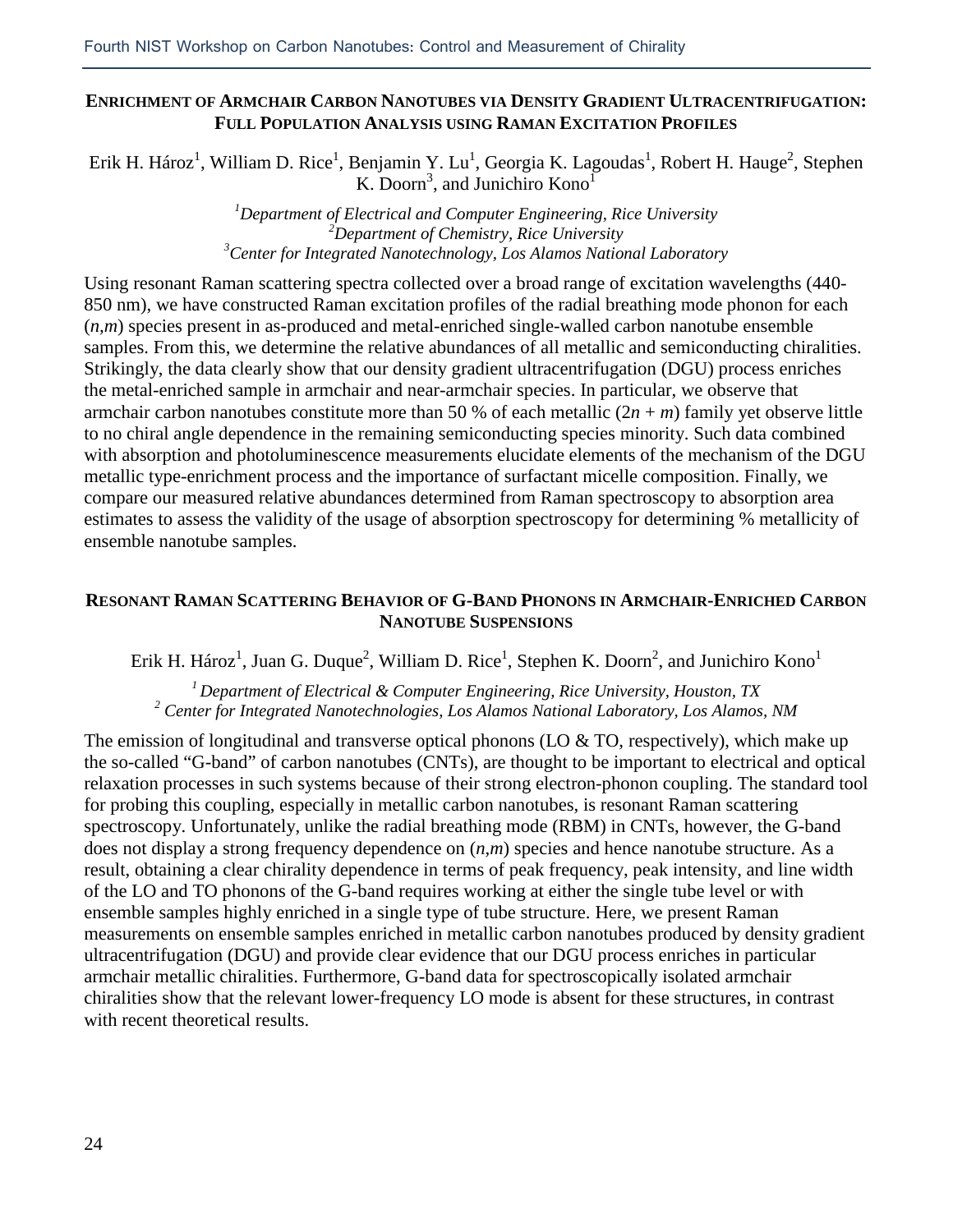## **PHONON DEPHASING AND POPULATION DECAY DYNAMICS OF THE G-BAND OF SEMICONDUCTING SINGLE-WALL CARBON NANOTUBES**

Young Jong Lee, Sapun H. Parekh, Marcus T. Cicerone, and Jeffrey A. Fagan

#### *Polymers Division, National Institute of Standards and Technology, Gaithersburg, MD 20899*

The dephasing and population decay dynamics of optical phonons are studied for semiconducting single-wall carbon nanotubes (SWCNTs) using broadband time-resolved coherent anti-Stokes Raman scattering (TR-CARS) and time-resolved incoherent anti-Stokes Raman scattering (TR-IARS). By simply adjusting the spectral bandwidth of a continuum pulse, we are able to directly measure both the total dephasing time,  $T_2$ , and the population decay time,  $T_1$ , of the G-band sequentially in the same sample, which allows for one to exclude artifacts due to comparison of dynamics values measured with different sample conditions and different measurement schemes. The values of  $T_1$  and  $T_2/2$  are presented for two different SWCNT samples: bundles in a film on glass and a dispersion solution in water. While the measured  $T_1$  values are similar for the two samples, the pure dephasing times,  $T_2^{\ast}/2$ , determined from the  $T_2/2$  and  $T_1$  measurements are faster in bundled SWCNTs than in an isolated dispersion. This suggests that neighboring tubes in the film perturbs the vibrational mode more strongly than surrounding surfactants and that the pure dephasing dynamics is more sensitive to the perturbation.

## **CARBON NANOTUBE REFERENCE MATERIALS**

## Jeffrey A. Fagan

## *National Institute of Standards and Technology, Polymers Division, Gaithersburg, MD 20899 jeffrey.fagan@nist.gov*

NIST has produced and characterized two different carbon nanotube reference materials for upcoming release. These include a certified reference material based on a homogenized batch of raw nanotube soot (SRM 2483) and a set of purified length sorted populations in aqueous dispersion (RM 8281). SRM 2483 will be certified for the elemental composition and homogeneity of the material as evaluated by neutron activation analysis, inductively coupled plasma – mass spectometry (ICP-MS), and thermogravimetric analysis; informational values with respect to the optical absorbance of the material after dispersion, Raman scattering information, and TEM images will also be detailed. RM 8281, also in use as the round robin sample for the VAMAS TWA 34 project #1 on chirality distribution measurement, will have information including optical properties, and the distribution of lengths within the three fractions. An overview of the measured properties is presented.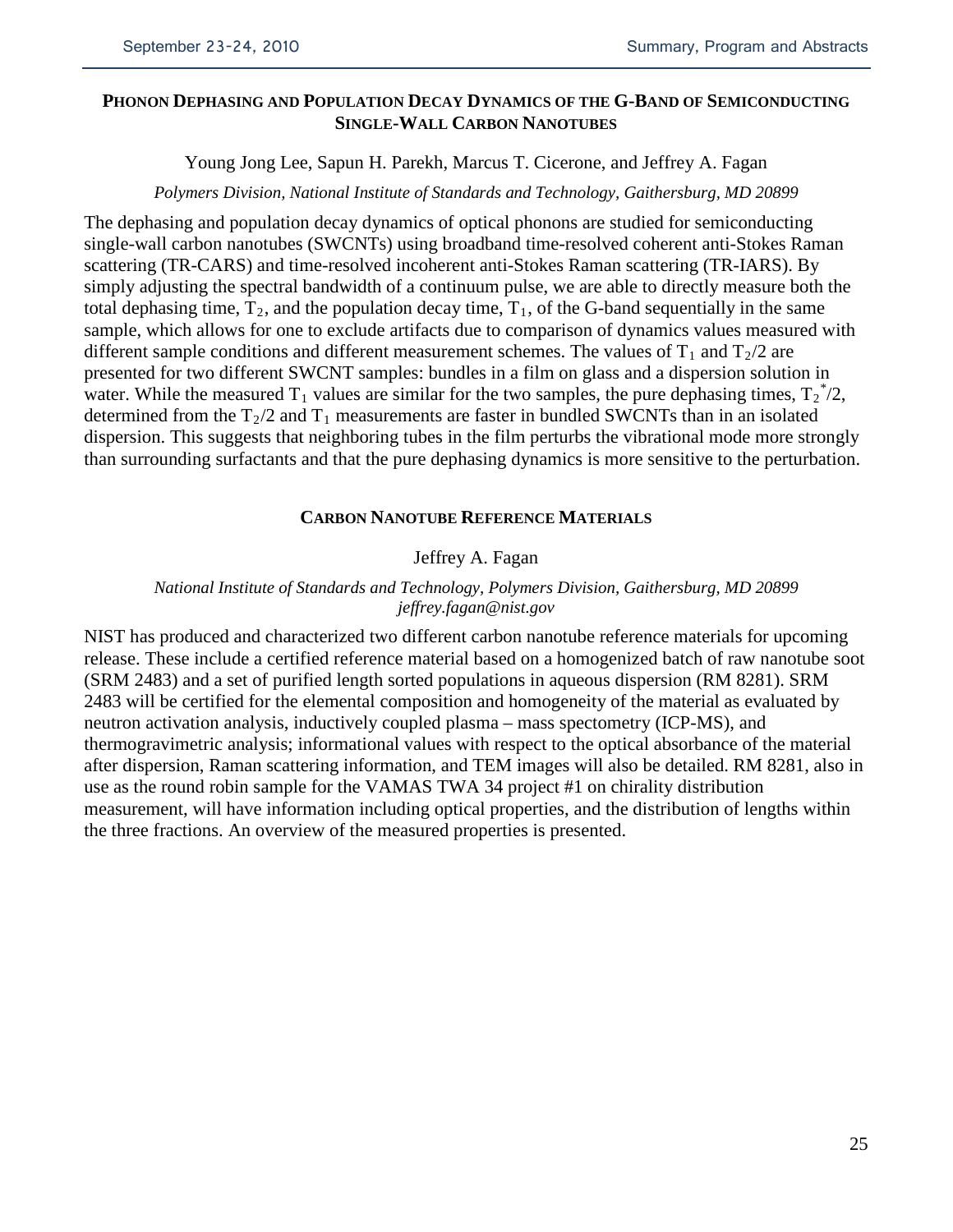## **SINGLE WALL CARBON NANOTUBE PROCESSING TECHNOLOGIES AND APPLICATIONS**

Christopher M. Schauerman, Paul R. Jarosz, Matthew J. Ganter, Roberta A. DiLeo, Thomas L. Mastrangelo, Jack Alvarenga, Cory D. Cress<sup>†</sup>, Ryne P. Raffaelle<sup>‡</sup>, and Brian J. Landi

*NanoPower Research Laboratories, Rochester Institute of Technology, Rochester, NY, USA † Naval Research Laboratories, Washington, DC, USA ‡ National Center for Photovoltaics, National Renewable Energy Laboratories Golden, CO, USA*

Many applications of single wall carbon nanotubes (SWCNTs) stand to benefit from advanced techniques for isolating carbon nanotubes on the basis of electronic type, diameter, and length. In response to the growing demand for material, recent efforts have focused on improving the yield and efficiency of these separation tools. One strategy for increasing the mass efficiency of the separation process is to influence the SWCNTs distributions (e.g. chirality, diameter, length, etc.) upstream by modifying synthesis, purification, and processing parameters. With precise optimization of these procedures, a larger mass fraction of nanotubes can be retained throughout the processing lifecycle. However, there are currently many challenges regarding SWCNT quality control, which range from reproducibility in synthesis to eventual integration into device structures. This presentation will highlight the versatility of using laser vaporization synthesis to improve SWCNT yields and reproducibility. The laser vaporization method allows for highly consistent chirality and diameter distributions, as well as the ability to shift those distributions during synthesis by controlling reactor parameters such as catalyst selection, carrier gas, temperature, etc. The results of a rapid purity assessment protocol for SWCNT materials (produced by a variety of methods including laser vaporization) based upon dispersion in organic solvents will be described. Utilizing this protocol, an advanced thermal oxidation profiling technique was developed to maximize nanotube mass retention during purification. It is possible to leverage these and other recent advances in SWCNT synthesis and processing techniques to tailor the bulk properties for specific technologies and applications. A summary of demonstrations of high purity SWCNTs in devices will be provided, including thin-film transistors, bulk CNT wires, and lithium-ion batteries. The influence of purity, chirality, and SWCNT morphology are shown to dramatically influence the relative improvement gained in these device architectures. In addition, the effects of metal-nanotube junctions and chemical dopants to enhance the intrinsic SWCNT properties will be discussed.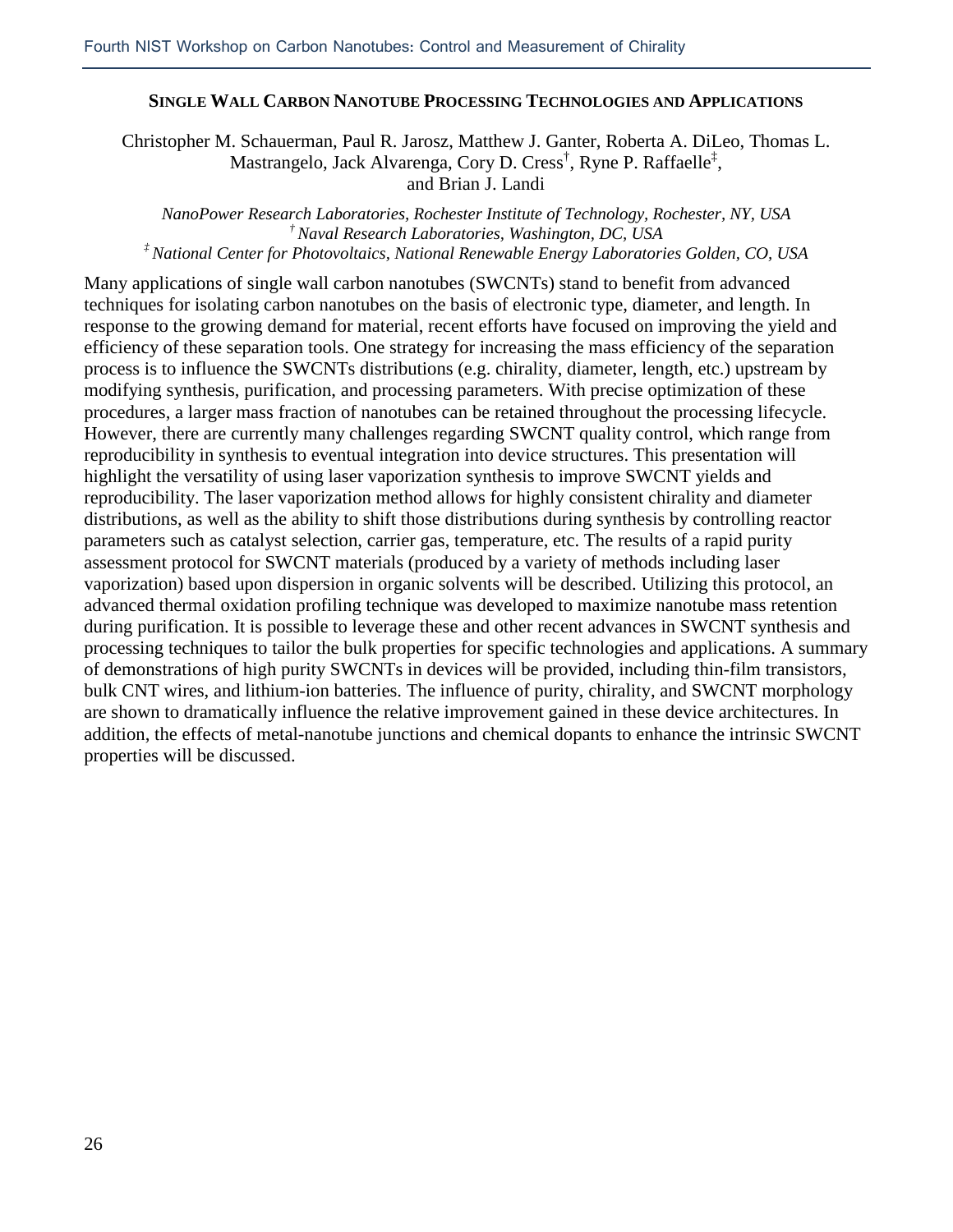## **SOLID-STATE 13C NMR ASSIGNMENT OF CARBON RESONANCES ON METALLIC AND SEMICONDUCTING SINGLE-WALLED CARBON NANOTUBES**

## Chaiwat Engtrakul, Brian Larsen, Kevin Mistry, Mark Davis, Jeff Blackburn

## *National Renewable Energy Laboratory, Golden, CO*

Exploitation of the unique electronic properties of single-walled carbon nanotubes (SWCNTs) in device fabrication requires molecular-level structural characterization of the nanotubes and their derivatives. Among the various analytical tools that can be used to characterize the structural properties of SWCNTs, nuclear magnetic resonance (NMR) spectroscopy is particularly well suited to probe the local electronic environment of carbon nuclei. A major challenge in obtaining a high-resolution  $^{13}$ C NMR spectrum for pristine SWCNTs is the large polydispersity in diameter, length, and chirality intrinsic to most samples. In addition, as-produced SWCNTs consist of  $\approx 2/3$  semiconducting (s) and  $\approx 1/3$  metallic (m) nanotubes, and definitive assignment of distinct  $^{13}$ C resonances for each of these types of tubes has not been achieved experimentally.

We report here the first solid-state  ${}^{13}$ C NMR chemical shift assignment of nanotube carbons on m- and s-SWCNTs for samples with widely varying s-SWCNT content and diameters of ~1.3 nm, including samples enriched with nearly 100 % m- or s-SWCNTs.<sup>8</sup> We prepare  $^{13}$ C-enriched SWCNTs by laser vaporization using graphite targets doped with 20 % amorphous  $^{13}$ C. The resulting  $^{13}$ C-enriched SWCNTs are then separated by density gradient ultracentrifuation. Solid-state magic angle spinning (MAS) NMR is then used to probe the unique nuclear environment of carbons in the separated SWCNTs. There are two striking features to the MAS NMR spectra: (1) the difference between the  ${}^{13}C$ NMR resonances between the nearly pure m- and s-SWCNTs is very small,  $\approx$  1 ppm, and (2) the full width at half maximum (FWHM) of the metallic  $^{13}$ C resonance is nearly twice that of the semiconducting  $^{13}$ C resonance. The first observation is in stark contrast to both theoretical and experimental studies that predict and infer, respectively,  ${}^{13}$ C NMR chemical shifts of up to 11 ppm between m- and s-SWCNTs. The small chemical shift difference observed in our work is in good agreement with the recent theoretical calculations by Lai et al. Here, larger diameter semiconducting and semimetallic zigzag SWCNTs were calculated to have similar isotropic chemical shifts, (121.8 and 120.9) ppm, respectively. We tentatively attribute the increased line broadening of the metallic  ${}^{13}C$ resonance to polydispersity in the isotropic Knight shift of the different m-SWCNT species. Nonetheless, the FWHMs for the m- and s-SWCNT samples are among the lowest reported values to date.

Our results indicate that high-resolution 13C NMR can resolve m- and s-SWCNTs in *mixed* SWCNT samples with diameters of  $\leq 1.3$  nm if the samples are very pure (i.e. low in residual catalyst metal content). We are currently in the process of exploring smaller diameter SWCNTs to see if both electronic structure and diameter affect the chemical shift. Beyond the fundamental importance of unique diameter- and electronic structure-dependent <sup>13</sup>C chemical shifts, the <sup>13</sup>C-enriched SWCNTs produced here are useful for probing molecular-scale interactions that are important for emerging applications. Such interactions include ground state charge transfer interactions and functionalization reactions that influence separations, as well as interactions with species such as quantum dots and conducting polymers.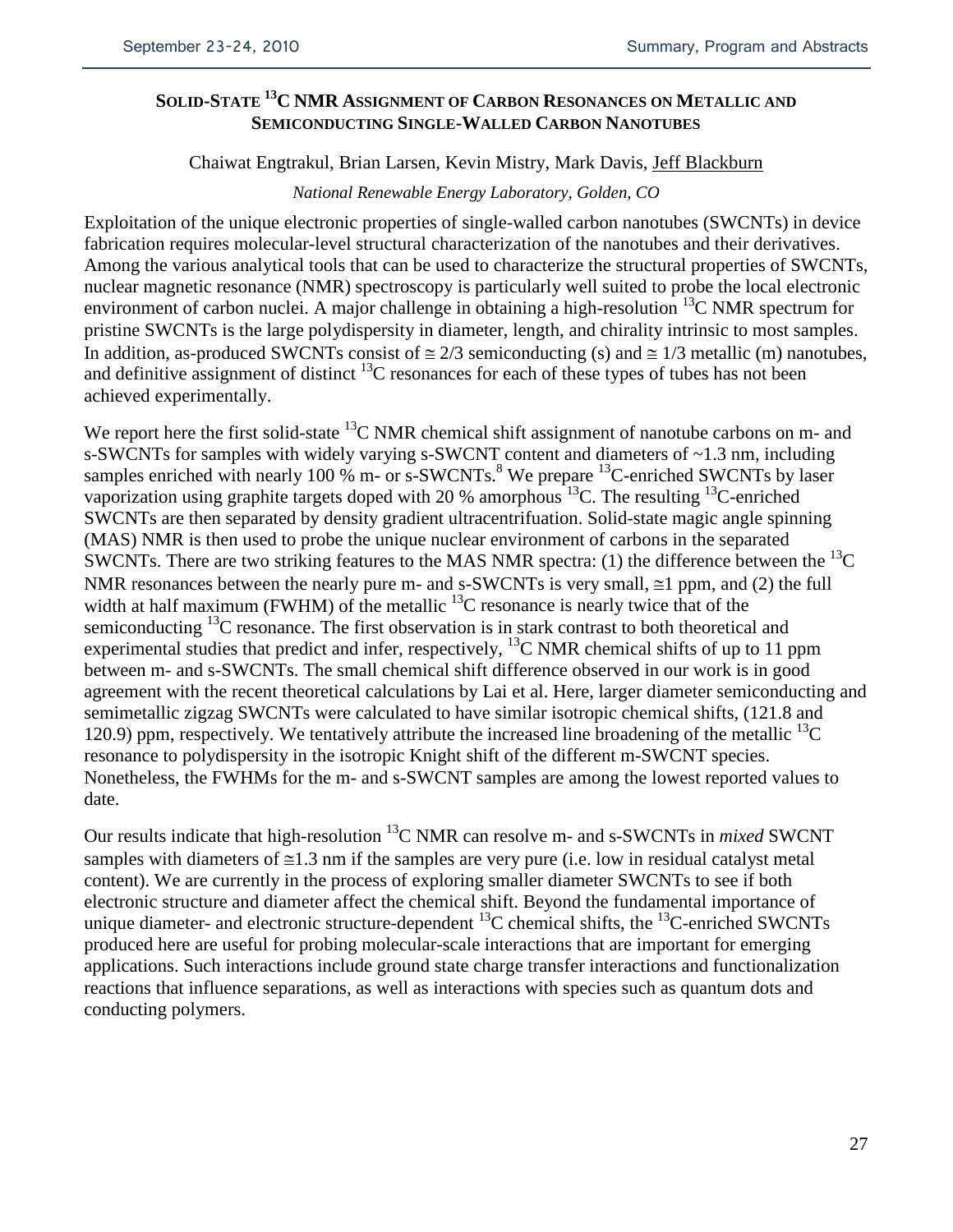#### **CHARACTERIZATION OF PARTICLE SUSPENSIONS USING ANALYTICAL ULTRACENTRIFUGATION**

## Vinayak Rastogi and Jeffery A. Fagan

#### *National Institute of Standards and Technology, 100 Bureau Dr, Gaithersburg MD 20899*

Analysis of disperse systems has been of primary importance for the development of technology based on nano/micro particle suspensions. Several techniques like field flow fractionation, spectroscopy, size measurements based on zeta potential have been used to determine the properties of colloid particle systems. However each presents its own limitations and complexity based on the system of interest. Analytical Ultracentrifuge on the other hand allows dynamic scanning, analysis and characterization of wide variety of particle suspensions under the influence of controllable sedimentation forces.<sup>1</sup> The technique facilitates the investigation of physico-chemical and hydrodynamic properties of nanoparticle and dispersant conjugates. This poster highlights the utility of analytical ultracentrifugation in the characterization of biomolecules<sup>2</sup> (DNA, BSA), polymeric microspheres (Latex), metallic nanoparticles<sup>3</sup> (Si-NP and Ag-NP) and SWCNT-surfactant complexes<sup>4</sup>.

#### **References:**

- 1. Cölfen, H. Analytical Ultracentrifugation. *Macromol. Biosci.* **10**, 687-688 (2010).
- 2. Lebowitz, J., Lewis, M.S. & Schuck, P. Modern analytical ultracentrifugation in protein science: A tutorial review. *Protein Sci.* **11**, 2067-2079 (2002).
- 3. Jamison, J.A. et al. Size-Dependent Sedimentation Properties of Nanocrystals. *ACS Nano* **2**, 311-319 (2008).
- 4. Arnold, M.S., Suntivich, J., Stupp, S.I. & Hersam, M.C. Hydrodynamic Characterization of Surfactant Encapsulated Carbon Nanotubes Using an Analytical Ultracentrifuge. *ACS Nano* **2**, 2291-2300 (2008).

#### **SEPARATION AND CHARACTERIZATION OF DOUBLE-WALL CARBON NANOTUBE SUBPOPULATIONS**

Ji Yeon Huh<sup>1</sup>, Angela R. Hight Walker<sup>2</sup>, Hyun Wook Ro<sup>1</sup>, Jan Obrzut<sup>1</sup>, Elisabeth Mansfield<sup>3</sup>, Roy Geiss<sup>3</sup>, and Jeffrey A. Fagan<sup>1</sup>

> *National Institute of Standards and Technology, Gaithersburg, Maryland 20899 1 Polymers Division, 2 Physics Laboratory National Institute of Standards and Technology, Boulder, Colorado 80305 3 Materials Reliability Division*

Surfactant-encapsulated double-wall carbon nanotubes (DWCNTs) synthesized by the high-pressure carbon monoxide decomposition (HiPco) process were separated by length and electronic characteristics. To ensure our study focuses only on the behavior of DWCNTs, dispersed DWCNTs were first purified from polydisperse mixtures of SWCNTs, MWCNTs, and carbonaceous impurities following the method of Green et al. [Green, A. A.; Hersam, M. C. *Nat. Nanotechnol.* **2008**, *264*, 1]. By increasing the density difference between the nanotubes and the density gradient medium, we exploited the length-dependent translation of the nanotubes in response to applied centrifugation to isolate narrow length distribution The controlled addition of cosurfactants is shown to allow resolution of DWCNTs by electronic structure, as demonstrated through optical absorbance, Raman spectra, and electrical conductivity measurements. Measurements of conducting films prepared from separated fractions exhibit significant property differences in the enriched materials.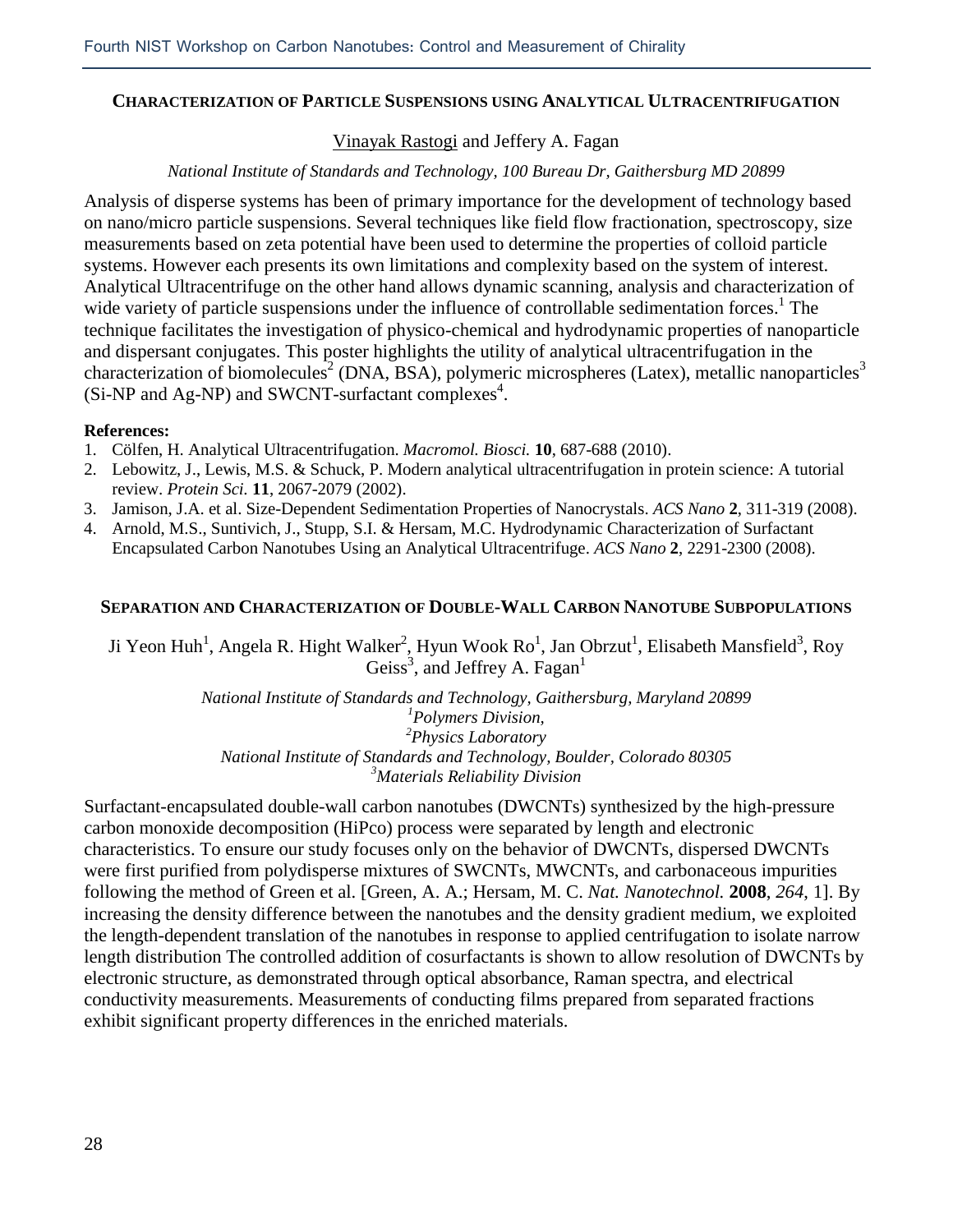## **UPTAKE AND ELIMINATION BEHAVIORS OF POLYETHYLENEIMINE (PEI)-COATED MULTI-WALLED CARBON NANOTUBES BY EISENIA FOETIDA AND DAPHNIA MAGNA**

Elijah J. Petersen<sup>1</sup>, Roger A. Pinto<sup>2</sup>, Danielle J. Mai<sup>2</sup>, Peter F. Landrum<sup>3</sup>, Liwen Zhang<sup>4</sup>, Qingguo Huang<sup>4</sup>, Xiangyang Shi<sup>5</sup>, and Walter J. Weber, Jr.<sup>2</sup>

*1:Biochemical Sciences Division, NIST, Gaithersburg, MD, 20899, USA 2:Department of Chemical Engineering, University of Michigan, Ann Arbor, MI, 48109, USA 3: National Oceanic and Atmospheric Administration, Great Lakes Environmental Research Laboratory, 4840 State Rd., Ann Arbor, MI, 48108, USA*

*4:Department of Soil Sciences, University of Georgia, Griffin, GA, 30223*

*5: Nanobiotechnology Laboratory, College of Chemistry, Chemical Engineering, and Biotechnology, Donghua* 

*University, Shanghai 201620, P. R. China*

Determining the effects of various surface coatings on carbon nanotubes (CNTs) is critical given the numerous expected applications of CNTs and their inevitable release into ecosystems. To explore the potential ecotoxicological effects of CNT surface modifications, we modified multi-walled carbon nanotubes (MWNTs) with polyethyleneimine (PEI) grafting, which endow the nanotubes with enhanced aqueous stability and, after additional chemical modifications, positive, negative, or neutral surface charges. Uptake and elimination experiments for PEI-MWNTs with various surface charges spiked to soils revealed the same limited earthworm accumulation and ready elimination as purified MWNTs. Interestingly, PEI-MWNTs and regular MWNTs revealed significantly different sorption and desorption behaviours in soils, which contrasts with their similar, limited bioaccumulation. Conversely, Daphnia magna, an aquatic organism, accumulated substantial concentrations of PEI MWNTs and was only able to excrete them with algae feeding. This suggests that the availability of food in ecosystems will substantially affect the long-term fate of nanotubes ingested by daphnia. Quantification of the carbon nanotubes in earthworms and daphnia was performed using 14C-labeled nanotubes. This approach overcomes significant measurement limitations to accurately determine CNT concentrations in environmentally relevant tissues and media. Additionally, PEI coatings increased nanotube toxicity to daphnia as exhibited by elevated percentages of immobilized daphnia after exposure to identical nanotube concentrations as regular MWNTs. Significant differences were observed among the various types of nanotubes suggesting that surface coatings may strongly influence the potential ecotoxicological effects of carbon nanotubes in the environment.